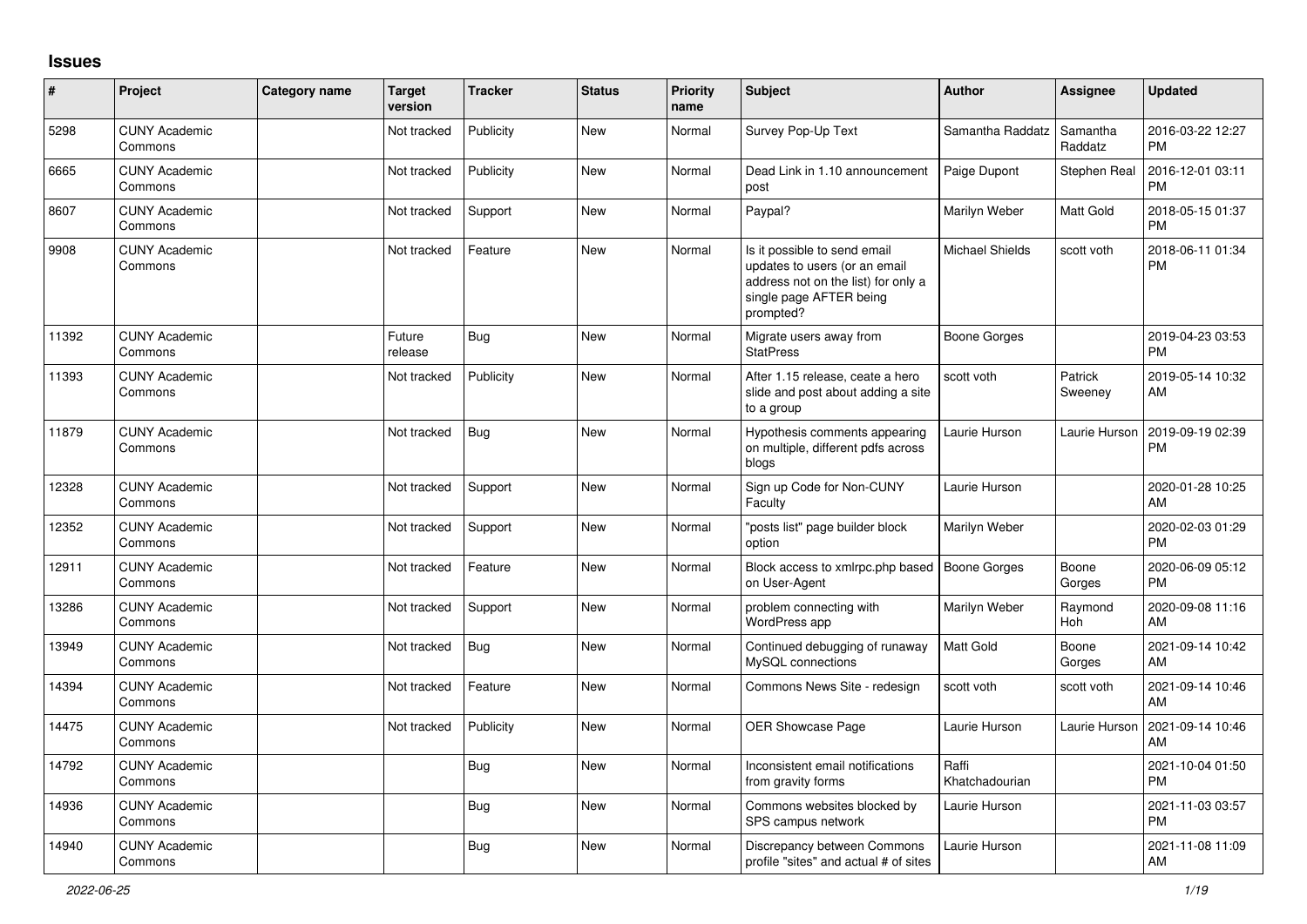| #     | Project                         | Category name             | <b>Target</b><br>version | <b>Tracker</b> | <b>Status</b> | <b>Priority</b><br>name | <b>Subject</b>                                                                            | <b>Author</b>           | <b>Assignee</b>     | <b>Updated</b>                |
|-------|---------------------------------|---------------------------|--------------------------|----------------|---------------|-------------------------|-------------------------------------------------------------------------------------------|-------------------------|---------------------|-------------------------------|
| 15045 | <b>CUNY Academic</b><br>Commons |                           |                          | Support        | New           | Normal                  | no result for KCeL in the search<br>box on the commons                                    | Marilyn Weber           |                     | 2021-12-10 11:29<br>AM        |
| 15565 | <b>CUNY Academic</b><br>Commons |                           |                          | Support        | <b>New</b>    | Normal                  | Events - send updates to an email<br>listserv                                             | Marilyn Weber           |                     | 2022-03-10 01:06<br><b>PM</b> |
| 15685 | <b>CUNY Academic</b><br>Commons |                           |                          | Support        | <b>New</b>    | High                    | problem with chrome?                                                                      | Marilyn Weber           |                     | 2022-04-25 03:40<br><b>PM</b> |
| 15757 | <b>CUNY Academic</b><br>Commons |                           |                          | <b>Bug</b>     | <b>New</b>    | Normal                  | Members # do not match                                                                    | Laurie Hurson           |                     | 2022-03-30 04:52<br><b>PM</b> |
| 15816 | <b>CUNY Academic</b><br>Commons |                           | Not tracked              | Support        | <b>New</b>    | Normal                  | slow loading at SPS                                                                       | Marilyn Weber           |                     | 2022-04-05 01:26<br><b>PM</b> |
| 15883 | <b>CUNY Academic</b><br>Commons |                           | 2.1.0                    | Feature        | New           | Normal                  | Release BPGES update                                                                      | <b>Boone Gorges</b>     | Boone<br>Gorges     | 2022-05-26 10:39<br>AM        |
| 16294 | <b>CUNY Academic</b><br>Commons |                           |                          | Bug            | <b>New</b>    | Urgent                  | CAC is down                                                                               | Raffi<br>Khatchadourian |                     | 2022-06-24 02:36<br><b>PM</b> |
| 11968 | JustPublics@365<br>MediaCamp    |                           |                          | Feature        | <b>New</b>    | Normal                  | Nanoscience Retractable Display<br>Unit                                                   | Donald Cherry           | Bonnie<br>Eissner   | 2021-02-19 08:50<br>AM        |
| 10839 | <b>CUNY Academic</b><br>Commons | About page                | Not tracked              | Support        | <b>New</b>    | Normal                  | <b>Mission Statement Needs</b><br>Revision                                                | scott voth              | Matt Gold           | 2018-12-26 10:58<br>AM        |
| 4972  | <b>CUNY Academic</b><br>Commons | Analytics                 | Not tracked              | <b>Bug</b>     | <b>New</b>    | Normal                  | <b>Newsletter Analytics</b>                                                               | Stephen Real            | Matt Gold           | 2015-12-09 12:54<br><b>PM</b> |
| 5679  | <b>CUNY Academic</b><br>Commons | Analytics                 | Not tracked              | Feature        | <b>New</b>    | Normal                  | Logged In Users for GA                                                                    | Valerie Townsend        | Valerie<br>Townsend | 2016-06-11 09:49<br>AM        |
| 15210 | <b>CUNY Academic</b><br>Commons | Analytics                 | Not tracked              | Design/UX      | New           | Normal                  | Google Analytics improvements                                                             | Colin McDonald          | Boone<br>Gorges     | 2022-05-24 10:47<br>AM        |
| 7022  | <b>CUNY Academic</b><br>Commons | Announcements             | Future<br>release        | <b>Bug</b>     | <b>New</b>    | Normal                  | Sitewide announcements should<br>be displayed on, and dismissable<br>from, mapped domains | <b>Boone Gorges</b>     | Boone<br>Gorges     | 2018-03-22 10:18<br>AM        |
| 4635  | <b>CUNY Academic</b><br>Commons | Authentication            | Future<br>release        | Feature        | <b>New</b>    | Normal                  | Allow non-WP authentication                                                               | <b>Boone Gorges</b>     | Sonja Leix          | 2019-03-01 02:05<br><b>PM</b> |
| 9720  | <b>CUNY Academic</b><br>Commons | Authentication            | Future<br>release        | Feature        | <b>New</b>    | Normal                  | The Commons should be an<br>oAuth provider                                                | <b>Boone Gorges</b>     |                     | 2019-03-01 02:04<br><b>PM</b> |
| 6078  | <b>CUNY Academic</b><br>Commons | <b>Blogs (BuddyPress)</b> | Future<br>release        | Feature        | <b>New</b>    | Normal                  | <b>Explore Adding Network Blog</b><br>Metadata Plugin                                     | <b>Luke Waltzer</b>     | Luke Waltzer        | 2016-10-11 10:29<br><b>PM</b> |
| 8835  | <b>CUNY Academic</b><br>Commons | <b>Blogs (BuddyPress)</b> | Future<br>release        | Feature        | <b>New</b>    | Normal                  | Extend cuny.is shortlinks to sites                                                        | Luke Waltzer            | Boone<br>Gorges     | 2022-04-26 11:59<br>AM        |
| 7624  | <b>CUNY Academic</b><br>Commons | BuddyPress (misc)         | Future<br>release        | Design/UX      | New           | Normal                  | <b>BP</b> Notifications                                                                   | Luke Waltzer            | Paige Dupont        | 2017-02-08 10:43<br><b>PM</b> |
| 11243 | <b>CUNY Academic</b><br>Commons | BuddyPress (misc)         | Future<br>release        | <b>Bug</b>     | <b>New</b>    | Normal                  | Audit bp-custom.php                                                                       | Raymond Hoh             | Raymond<br>Hoh      | 2022-04-26 11:59<br>AM        |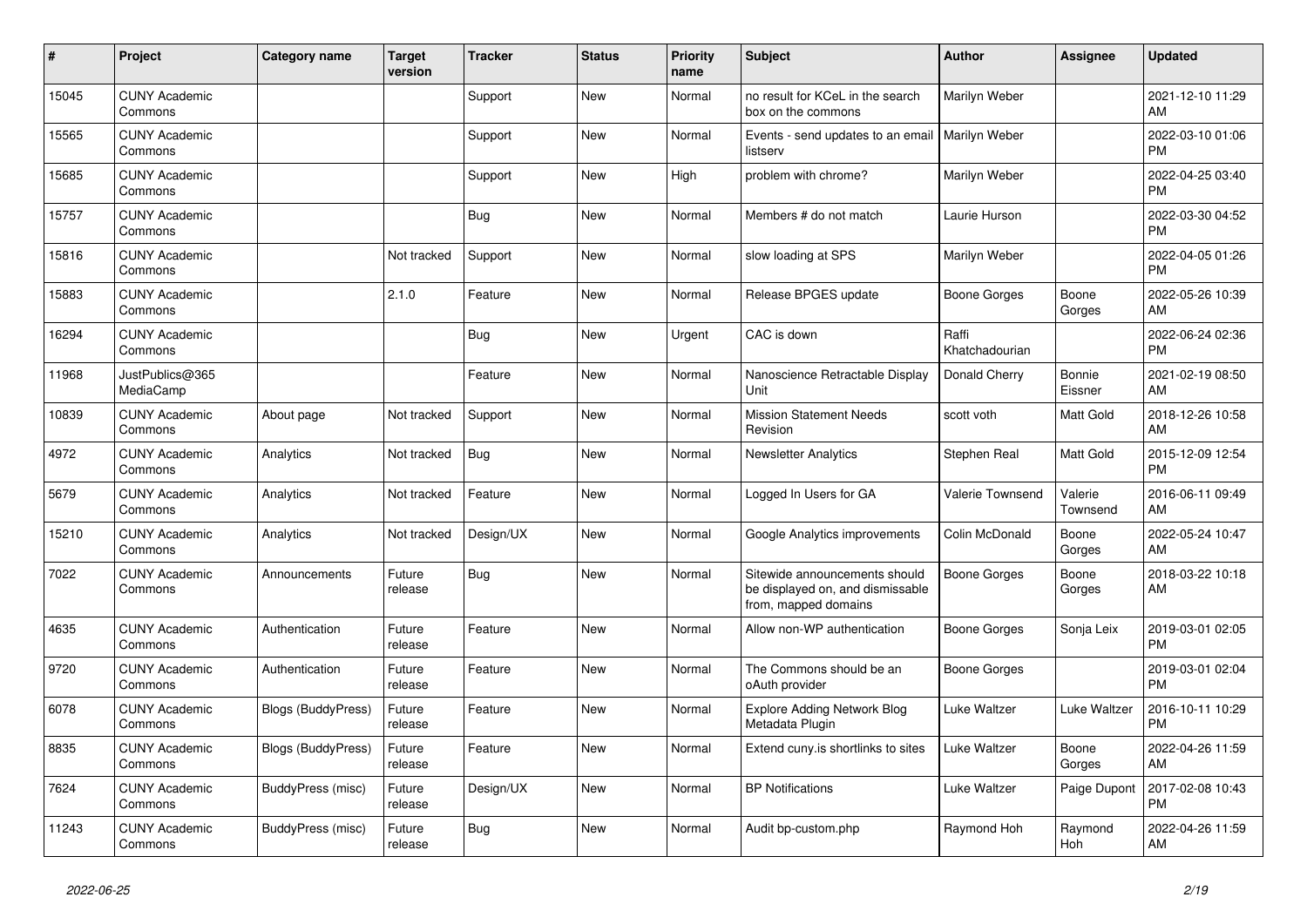| #     | Project                         | <b>Category name</b>       | <b>Target</b><br>version | <b>Tracker</b> | <b>Status</b> | <b>Priority</b><br>name | Subject                                                                             | Author                  | <b>Assignee</b>     | <b>Updated</b>                |
|-------|---------------------------------|----------------------------|--------------------------|----------------|---------------|-------------------------|-------------------------------------------------------------------------------------|-------------------------|---------------------|-------------------------------|
| 4226  | <b>CUNY Academic</b><br>Commons | <b>BuddyPress Docs</b>     | Future<br>release        | Design/UX      | New           | Normal                  | Add option to connect a Doc with<br>a Group                                         | Samantha Raddatz        | Samantha<br>Raddatz | 2015-09-09 04:08<br>PM        |
| 6389  | <b>CUNY Academic</b><br>Commons | <b>BuddyPress Docs</b>     | Future<br>release        | Feature        | New           | Low                     | Make Discussion Area Visible<br>When Editing a Doc                                  | Luke Waltzer            | Boone<br>Gorges     | 2016-10-21 04:16<br><b>PM</b> |
| 13466 | <b>CUNY Academic</b><br>Commons | Cavalcade                  | Future<br>release        | Feature        | New           | Normal                  | Automated cleanup for duplicate<br>Cavalcade tasks                                  | <b>Boone Gorges</b>     | Boone<br>Gorges     | 2020-10-13 05:24<br><b>PM</b> |
| 10226 | <b>CUNY Academic</b><br>Commons | Courses                    | Future<br>release        | Feature        | <b>New</b>    | Normal                  | Add "My Courses" to drop down<br>list                                               | scott voth              | Boone<br>Gorges     | 2021-11-19 12:42<br><b>PM</b> |
| 11789 | <b>CUNY Academic</b><br>Commons | Courses                    | Future<br>release        | Feature        | <b>New</b>    | Normal                  | Ability to remove item from<br>Courses list                                         | Laurie Hurson           | Sonja Leix          | 2019-09-24 12:28<br><b>PM</b> |
| 12438 | <b>CUNY Academic</b><br>Commons | Courses                    | Not tracked              | Bug            | New           | Normal                  | Site appearing twice                                                                | Laurie Hurson           | Boone<br>Gorges     | 2020-02-18 01:34<br><b>PM</b> |
| 9420  | <b>CUNY Academic</b><br>Commons | cuny.is                    | Not tracked              | Feature        | <b>New</b>    | Normal                  | Request for http://cuny.is/streams                                                  | Raffi<br>Khatchadourian | Marilyn<br>Weber    | 2018-04-02 10:08<br>AM        |
| 10439 | <b>CUNY Academic</b><br>Commons | Design                     | 2.1.0                    | Design/UX      | New           | Normal                  | Create Style Guide for Commons                                                      | Sonja Leix              | Sara Cannon         | 2022-06-23 06:20<br>PM        |
| 16199 | <b>CUNY Academic</b><br>Commons | <b>Directories</b>         | 2.0.2                    | Bug            | New           | Normal                  | Removed "Semester" Filter from<br><b>Courses Directory</b>                          | Laurie Hurson           | Boone<br>Gorges     | 2022-06-14 11:36<br>AM        |
| 4225  | <b>CUNY Academic</b><br>Commons | <b>DiRT</b> Integration    | Future<br>release        | Design/UX      | New           | Normal                  | Add information to DIRT page (in<br>Create a Group)                                 | Samantha Raddatz        | Matt Gold           | 2015-06-26 03:14<br><b>PM</b> |
| 14496 | <b>CUNY Academic</b><br>Commons | Domain Mapping             | Future<br>release        | Bug            | New           | Normal                  | Mapped domain SSO uses<br>third-party cookies                                       | Raymond Hoh             | Raymond<br>Hoh      | 2021-05-24 04:03<br><b>PM</b> |
| 1166  | <b>CUNY Academic</b><br>Commons | <b>Email Invitations</b>   | Future<br>release        | Feature        | New           | Low                     | Better organizational tools for<br>Sent Invites                                     | Boone Gorges            | Boone<br>Gorges     | 2015-11-09 06:02<br><b>PM</b> |
| 1167  | <b>CUNY Academic</b><br>Commons | <b>Email Invitations</b>   | Future<br>release        | Feature        | <b>New</b>    | Low                     | Allow email invitations to be<br>resent                                             | <b>Boone Gorges</b>     | Boone<br>Gorges     | 2015-11-12 12:53<br>AM        |
| 5992  | <b>CUNY Academic</b><br>Commons | <b>Email Notifications</b> | Future<br>release        | Feature        | <b>New</b>    | Normal                  | Changing the From line of<br>autogenerated blog emails                              | Marilyn Weber           |                     | 2018-09-27 05:19<br><b>PM</b> |
| 12042 | <b>CUNY Academic</b><br>Commons | <b>Email Notifications</b> | Future<br>release        | Feature        | <b>New</b>    | Normal                  | Improved error logging for BPGES<br>send queue                                      | Boone Gorges            | Boone<br>Gorges     | 2021-11-19 12:25<br><b>PM</b> |
| 4481  | <b>CUNY Academic</b><br>Commons | Events                     | Future<br>release        | Feature        | New           | Normal                  | Group admins/mods should have<br>the ability to unlink an event from<br>the group   | <b>Boone Gorges</b>     | Boone<br>Gorges     | 2017-04-24 03:53<br><b>PM</b> |
| 4592  | <b>CUNY Academic</b><br>Commons | Events                     | Future<br>release        | Design/UX      | New           | Normal                  | Event Creation - Venue Dropdown   Samantha Raddatz   Boone<br>Slow                  |                         | Gorges              | 2015-09-14 04:56<br><b>PM</b> |
| 6749  | <b>CUNY Academic</b><br>Commons | Events                     | Future<br>release        | Bug            | New           | Low                     | BPEO iCal request can trigger<br>very large number of DB queries                    | Boone Gorges            | Raymond<br>Hoh      | 2016-11-15 10:09<br><b>PM</b> |
| 11531 | <b>CUNY Academic</b><br>Commons | Events                     | Future<br>release        | Feature        | New           | Normal                  | Main Events calendar should<br>include non-public events that<br>user has access to | scott voth              | Boone<br>Gorges     | 2019-06-11 10:00<br>AM        |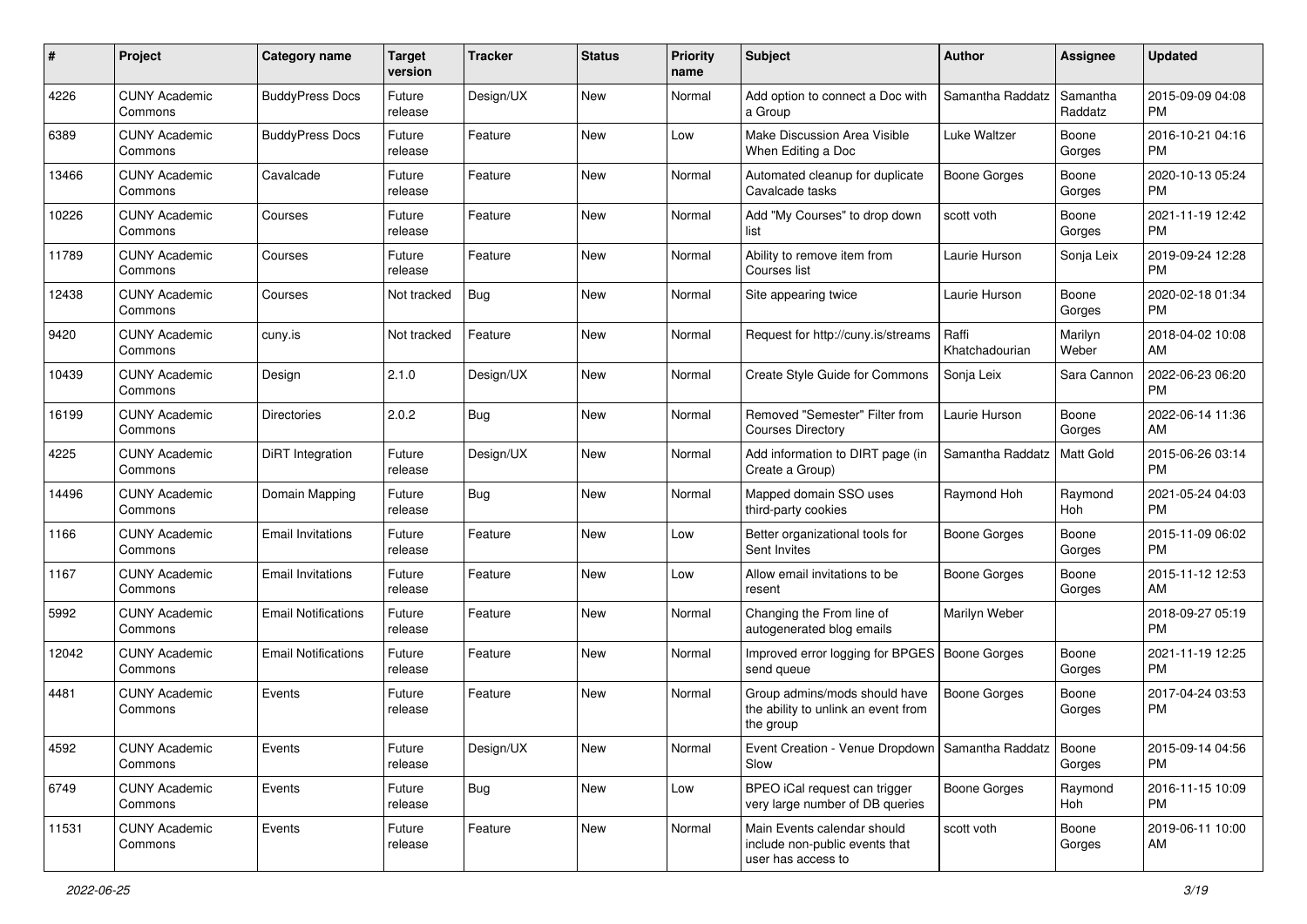| #     | Project                         | <b>Category name</b>           | <b>Target</b><br>version | <b>Tracker</b> | <b>Status</b> | <b>Priority</b><br>name | <b>Subject</b>                                                                                | Author              | Assignee           | <b>Updated</b>                |
|-------|---------------------------------|--------------------------------|--------------------------|----------------|---------------|-------------------------|-----------------------------------------------------------------------------------------------|---------------------|--------------------|-------------------------------|
| 3580  | <b>CUNY Academic</b><br>Commons | Group Blogs                    | Future<br>release        | Feature        | <b>New</b>    | Normal                  | Multiple blogs per group                                                                      | <b>Boone Gorges</b> | Boone<br>Gorges    | 2018-02-20 02:02<br><b>PM</b> |
| 11834 | <b>CUNY Academic</b><br>Commons | Group Files                    | Future<br>release        | Feature        | New           | Normal                  | Improved tools for managing<br>group file folders                                             | <b>Boone Gorges</b> | Sonja Leix         | 2019-09-06 03:55<br><b>PM</b> |
| 12091 | <b>CUNY Academic</b><br>Commons | <b>Group Files</b>             | Future<br>release        | Feature        | New           | Normal                  | Improved pre-upload file<br>validation for bp-group-documents                                 | Boone Gorges        | Boone<br>Gorges    | 2019-11-14 01:21<br><b>PM</b> |
| 3059  | <b>CUNY Academic</b><br>Commons | Group Forums                   | Future<br>release        | Design/UX      | New           | Normal                  | Forum Post Permissable Content<br><b>Explanatory Text</b>                                     | <b>Chris Stein</b>  | Chris Stein        | 2015-04-02 11:27<br>AM        |
| 7928  | <b>CUNY Academic</b><br>Commons | Group Forums                   | Not tracked              | <b>Bug</b>     | <b>New</b>    | Normal                  | Duplicate Forum post                                                                          | Luke Waltzer        | Raymond<br>Hoh     | 2017-04-11 09:27<br><b>PM</b> |
| 13199 | <b>CUNY Academic</b><br>Commons | Group Forums                   | Future<br>release        | Feature        | New           | Normal                  | Favoring Groups over bbPress<br>plugin                                                        | Colin McDonald      | Colin<br>McDonald  | 2021-11-19 12:28<br>PM        |
| 13358 | <b>CUNY Academic</b><br>Commons | Group Forums                   | Future<br>release        | Feature        | New           | Normal                  | Improved UI for group forum<br>threading settings                                             | <b>Boone Gorges</b> | Raymond<br>Hoh     | 2021-11-19 12:27<br><b>PM</b> |
| 13457 | <b>CUNY Academic</b><br>Commons | Group Forums                   | 2.0.2                    | Bug            | <b>New</b>    | High                    | Forum post not sending<br>notifications                                                       | Filipa Calado       | Raymond<br>Hoh     | 2022-06-14 11:36<br>AM        |
| 13370 | <b>CUNY Academic</b><br>Commons | Group Library                  | Future<br>release        | Feature        | <b>New</b>    | Normal                  | Library bulk deletion and folder<br>editing                                                   | Colin McDonald      | Boone<br>Gorges    | 2020-10-13 10:41<br>AM        |
| 13650 | <b>CUNY Academic</b><br>Commons | Group Library                  | Future<br>release        | Feature        | New           | Normal                  | Forum Attachments in Group<br>Library                                                         | Laurie Hurson       |                    | 2021-11-19 12:30<br><b>PM</b> |
| 14309 | <b>CUNY Academic</b><br>Commons | Group Library                  | Future<br>release        | Feature        | <b>New</b>    | Normal                  | Better handling of<br>bp_group_document file<br>download attempts when file is<br>not present | Boone Gorges        | Boone<br>Gorges    | 2021-11-19 12:28<br><b>PM</b> |
| 11883 | <b>CUNY Academic</b><br>Commons | Help/Codex                     | Not tracked              | Support        | <b>New</b>    | Normal                  | Need Embedding Help Page<br>Update (Tableau)                                                  | Anthony Wheeler     | scott voth         | 2019-09-24 08:49<br>AM        |
| 12392 | <b>CUNY Academic</b><br>Commons | Help/Codex                     | Not tracked              | Documentation  | New           | Normal                  | <b>Updates to Common Commons</b><br>Questions on Help Page                                    | scott voth          | Margaret<br>Galvan | 2020-02-11 10:53<br>AM        |
| 10580 | <b>CUNY Academic</b><br>Commons | Information<br>Architecture    | Future<br>release        | Design/UX      | New           | Normal                  | Primary nav item review                                                                       | Boone Gorges        | Sara Cannon        | 2021-11-19 12:37<br><b>PM</b> |
| 13891 | <b>CUNY Academic</b><br>Commons | Internal Tools and<br>Workflow | 2.1.0                    | Feature        | New           | Normal                  | Migrate automated linting to<br>GitHub Actions                                                | Boone Gorges        | Jeremy Felt        | 2022-05-26 10:45<br>AM        |
| 15194 | <b>CUNY Academic</b><br>Commons | Internal Tools and<br>Workflow | 2.1.0                    | Feature        | New           | Normal                  | PHPCS sniff for un-restored<br>switch_to_blog() calls                                         | Boone Gorges        | Jeremy Felt        | 2022-05-26 10:45<br>AM        |
| 12382 | <b>CUNY Academic</b><br>Commons | Membership                     | Not tracked              | Support        | New           | Normal                  | Email request change                                                                          | Marilyn Weber       | Marilyn<br>Weber   | 2020-02-06 12:56<br>PM        |
| 3565  | <b>CUNY Academic</b><br>Commons | My Commons                     | Not tracked              | Documentation  | New           | Normal                  | Load Newest inconsistencies                                                                   | Chris Stein         | scott voth         | 2015-11-09 01:16<br>PM        |
| 4535  | <b>CUNY Academic</b><br>Commons | My Commons                     | Future<br>release        | <b>Bug</b>     | New           | Low                     | My Commons filter issue                                                                       | scott voth          | Raymond<br>Hoh     | 2015-09-01 11:17<br>AM        |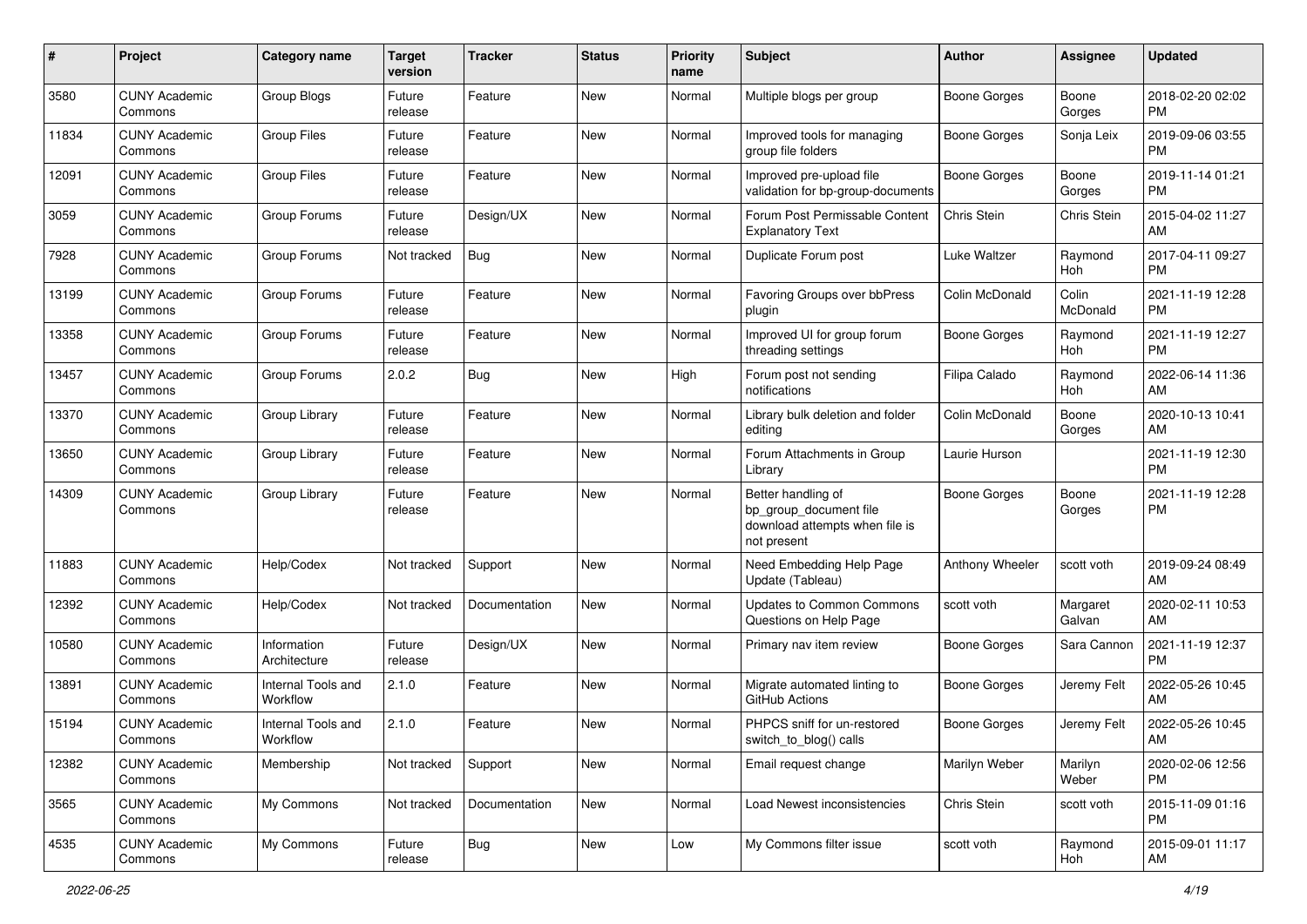| #     | Project                         | <b>Category name</b>    | Target<br>version | <b>Tracker</b> | <b>Status</b> | <b>Priority</b><br>name | <b>Subject</b>                                                                 | <b>Author</b>       | <b>Assignee</b>     | <b>Updated</b>                |
|-------|---------------------------------|-------------------------|-------------------|----------------|---------------|-------------------------|--------------------------------------------------------------------------------|---------------------|---------------------|-------------------------------|
| 8440  | <b>CUNY Academic</b><br>Commons | Onboarding              | Not tracked       | <b>Bug</b>     | <b>New</b>    | Normal                  | <b>Create Test Email Accounts for</b><br><b>Onboarding Project</b>             | Stephen Real        | Stephen Real        | 2017-08-01 09:49<br><b>PM</b> |
| 10794 | <b>CUNY Academic</b><br>Commons | Performance             | Not tracked       | Bug            | <b>New</b>    | Normal                  | Memcached connection<br>occasionally breaks                                    | Boone Gorges        | Boone<br>Gorges     | 2018-12-06 03:30<br><b>PM</b> |
| 14908 | <b>CUNY Academic</b><br>Commons | Performance             |                   | <b>Bug</b>     | <b>New</b>    | Normal                  | Stale object cache on cdev                                                     | Raymond Hoh         | Boone<br>Gorges     | 2021-12-07 09:45<br>AM        |
| 14787 | <b>CUNY Academic</b><br>Commons | <b>Plugin Packages</b>  | Future<br>release | Feature        | <b>New</b>    | Normal                  | Creating a "Design" plugin<br>package                                          | Laurie Hurson       | scott voth          | 2022-04-27 04:56<br><b>PM</b> |
| 2753  | <b>CUNY Academic</b><br>Commons | <b>Public Portfolio</b> | Future<br>release | Feature        | New           | Normal                  | Create actual actual tagification in<br>academic interests and other<br>fields | Micki Kaufman       | Boone<br>Gorges     | 2015-01-05 08:52<br><b>PM</b> |
| 3048  | <b>CUNY Academic</b><br>Commons | <b>Public Portfolio</b> | Future<br>release | Feature        | <b>New</b>    | Low                     | Images for rich text profile fields                                            | Boone Gorges        | Boone<br>Gorges     | 2014-02-19 12:56<br><b>PM</b> |
| 4253  | <b>CUNY Academic</b><br>Commons | <b>Public Portfolio</b> | Future<br>release | Design/UX      | New           | Normal                  | Encourage users to add portfolio<br>content                                    | Samantha Raddatz    | Samantha<br>Raddatz | 2015-07-07 11:32<br>AM        |
| 4622  | <b>CUNY Academic</b><br>Commons | <b>Public Portfolio</b> | Future<br>release | Design/UX      | <b>New</b>    | Normal                  | <b>Profile Visibility Settings</b>                                             | Samantha Raddatz    | Samantha<br>Raddatz | 2015-09-21 12:18<br><b>PM</b> |
| 10354 | <b>CUNY Academic</b><br>Commons | <b>Public Portfolio</b> | Future<br>release | Feature        | <b>New</b>    | Normal                  | Opt out of Having a Profile Page                                               | scott voth          | Chris Stein         | 2020-05-12 10:43<br>AM        |
| 11496 | <b>CUNY Academic</b><br>Commons | <b>Public Portfolio</b> | 1.15.2            | Support        | <b>New</b>    | Normal                  | Replace Twitter Icon on Member<br>Portfolio page                               | scott voth          | Boone<br>Gorges     | 2019-06-06 01:03<br><b>PM</b> |
| 14184 | <b>CUNY Academic</b><br>Commons | <b>Public Portfolio</b> | Future<br>release | Feature        | <b>New</b>    | Normal                  | Centralized mechanism for storing<br>Campus affiliations                       | <b>Boone Gorges</b> | Boone<br>Gorges     | 2022-01-04 11:35<br>AM        |
| 3506  | <b>CUNY Academic</b><br>Commons | Publicity               | 1.7               | Publicity      | <b>New</b>    | Normal                  | Prepare 1.7 email messaging                                                    | Micki Kaufman       | Micki<br>Kaufman    | 2014-10-01 12:36<br><b>PM</b> |
| 3509  | <b>CUNY Academic</b><br>Commons | Publicity               | 1.7               | Publicity      | New           | Normal                  | Create 1.7 digital signage imagery                                             | Micki Kaufman       | Marilyn<br>Weber    | 2014-10-01 12:40<br><b>PM</b> |
| 9643  | <b>CUNY Academic</b><br>Commons | Publicity               | Not tracked       | Feature        | New           | Normal                  | Create a page on the Commons<br>for logos etc.                                 | Stephen Real        | <b>Stephen Real</b> | 2018-04-24 10:53<br>AM        |
| 12247 | <b>CUNY Academic</b><br>Commons | Publicity               | Not tracked       | Support        | New           | Normal                  | <b>Screenshot of First Commons</b><br>Homepage                                 | scott voth          | scott voth          | 2020-01-14 12:08<br><b>PM</b> |
| 3615  | <b>CUNY Academic</b><br>Commons | Redmine                 | Not tracked       | Feature        | New           | Low                     | Create Redmine issues via email                                                | Dominic Giglio      | Boone<br>Gorges     | 2017-11-16 11:36<br>AM        |
| 308   | <b>CUNY Academic</b><br>Commons | Registration            | Future<br>release | Feature        | <b>New</b>    | Normal                  | Group recommendations for<br>signup process                                    | Boone Gorges        | Samantha<br>Raddatz | 2015-11-09 05:07<br><b>PM</b> |
| 11860 | <b>CUNY Academic</b><br>Commons | Registration            | Future<br>release | Feature        | New           | Normal                  | <b>Ensure Students Are Aware They</b><br>Can Use Aliases At Registration       | scott voth          |                     | 2019-09-24 08:46<br>AM        |
| 13430 | <b>CUNY Academic</b><br>Commons | Reply By Email          | Not tracked       | Bug            | <b>New</b>    | Normal                  | Delay in RBE                                                                   | Luke Waltzer        | Raymond<br>Hoh      | 2020-10-13 11:16<br>AM        |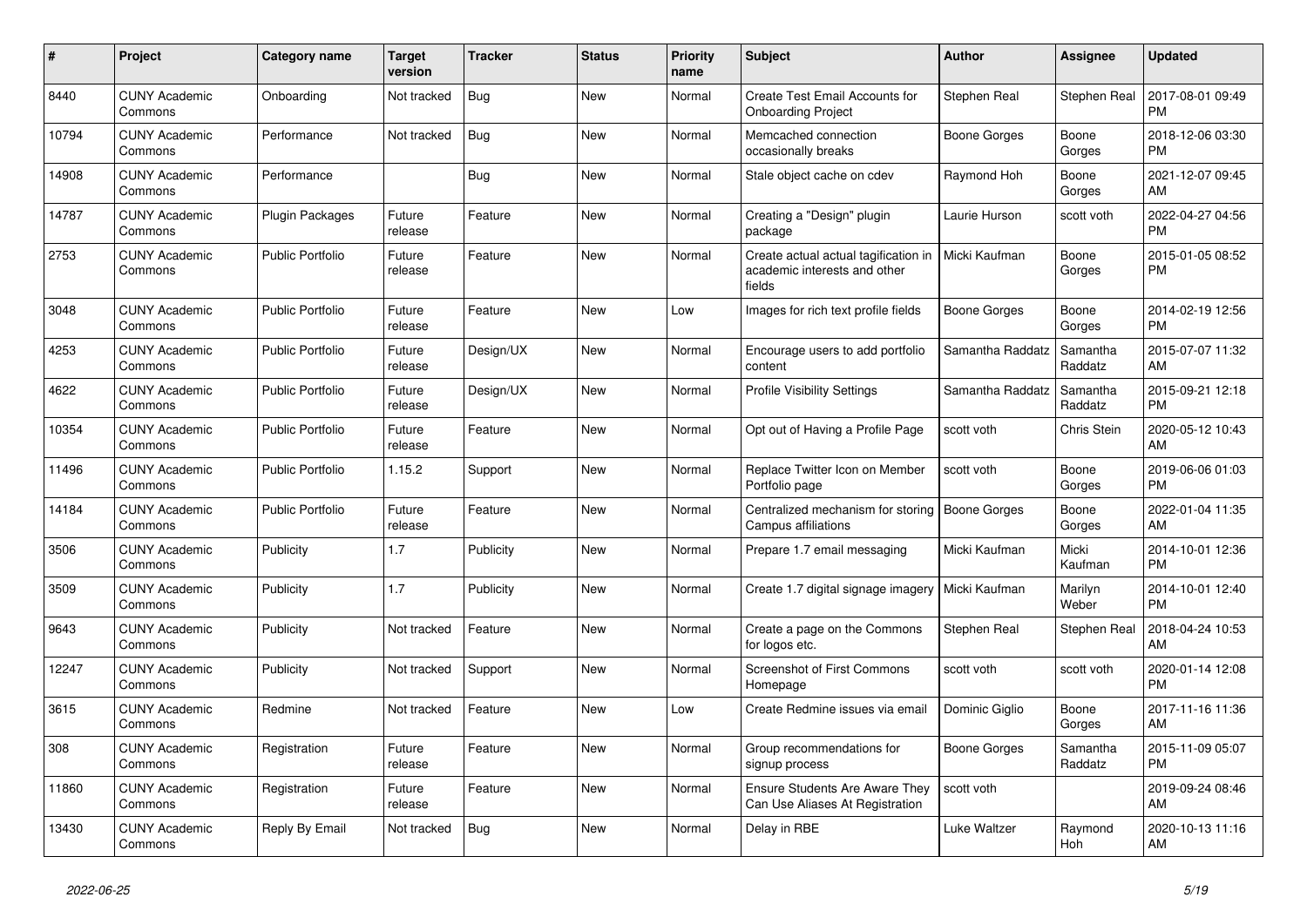| #     | Project                         | <b>Category name</b>     | <b>Target</b><br>version | <b>Tracker</b> | <b>Status</b> | <b>Priority</b><br>name | Subject                                                                                                                                               | Author                  | <b>Assignee</b>     | <b>Updated</b>                |
|-------|---------------------------------|--------------------------|--------------------------|----------------|---------------|-------------------------|-------------------------------------------------------------------------------------------------------------------------------------------------------|-------------------------|---------------------|-------------------------------|
| 16177 | <b>CUNY Academic</b><br>Commons | Reply By Email           |                          | <b>Bug</b>     | New           | Normal                  | Switch to Inbound mode for RBE                                                                                                                        | Raymond Hoh             | Raymond<br>Hoh      | 2022-05-30 04:32<br><b>PM</b> |
| 9729  | <b>CUNY Academic</b><br>Commons | <b>SEO</b>               | Not tracked              | Support        | New           | Normal                  | 503 Errors showing on<br>newlaborforum.cuny.edu                                                                                                       | Diane Krauthamer        | Raymond<br>Hoh      | 2018-05-22 04:48<br><b>PM</b> |
| 13048 | <b>CUNY Academic</b><br>Commons | Shortcodes and<br>embeds | Future<br>release        | Feature        | New           | Normal                  | Jupyter Notebooks support                                                                                                                             | <b>Boone Gorges</b>     |                     | 2020-07-14 11:46<br>AM        |
| 13331 | <b>CUNY Academic</b><br>Commons | Site cloning             | Future<br>release        | Bug            | New           | Normal                  | Combine Site Template and<br>Clone operations                                                                                                         | Boone Gorges            | Jeremy Felt         | 2021-11-19 12:39<br>PM        |
| 5050  | <b>CUNY Academic</b><br>Commons | Social Paper             | Future<br>release        | Feature        | New           | Low                     | Making comments visible in SP<br>editing mode (SP suggestion #1)                                                                                      | Marilyn Weber           | Samantha<br>Raddatz | 2019-09-17 11:10<br>PM        |
| 5052  | <b>CUNY Academic</b><br>Commons | Social Paper             | Future<br>release        | Feature        | New           | Low                     | Sentence by sentence or line by<br>line comments (SP suggestion #3)                                                                                   | Marilyn Weber           | Boone<br>Gorges     | 2016-02-11 10:24<br><b>PM</b> |
| 5053  | <b>CUNY Academic</b><br>Commons | Social Paper             | Future<br>release        | Feature        | <b>New</b>    | Low                     | Scrollable menu to add readers<br>(SP suggestion #4)                                                                                                  | Marilyn Weber           | Samantha<br>Raddatz | 2016-04-21 05:21<br><b>PM</b> |
| 5058  | <b>CUNY Academic</b><br>Commons | Social Paper             | Future<br>release        | Feature        | New           | Low                     | Can there be a clearer signal that<br>even when comments have<br>already been made you add<br>comments by clicking on the side?<br>(SP suggestion #5) | Marilyn Weber           | Samantha<br>Raddatz | 2016-02-11 10:24<br><b>PM</b> |
| 5182  | <b>CUNY Academic</b><br>Commons | Social Paper             | Future<br>release        | Design/UX      | New           | Normal                  | "Publishing" a private paper on<br>social paper?                                                                                                      | Raffi<br>Khatchadourian | Boone<br>Gorges     | 2016-10-13 04:12<br><b>PM</b> |
| 5183  | <b>CUNY Academic</b><br>Commons | Social Paper             | Future<br>release        | Design/UX      | New           | Normal                  | Creating a new paper when<br>viewing an existing paper                                                                                                | Raffi<br>Khatchadourian | Samantha<br>Raddatz | 2016-02-02 12:09<br><b>PM</b> |
| 5199  | <b>CUNY Academic</b><br>Commons | Social Paper             | Future<br>release        | Feature        | New           | Normal                  | add tables to the SP editor                                                                                                                           | Marilyn Weber           |                     | 2016-10-24 11:27<br>AM        |
| 5205  | <b>CUNY Academic</b><br>Commons | Social Paper             | Future<br>release        | Feature        | New           | Normal                  | Social Paper folders                                                                                                                                  | Marilyn Weber           |                     | 2016-02-11 10:24<br><b>PM</b> |
| 5282  | <b>CUNY Academic</b><br>Commons | Social Paper             | Future<br>release        | <b>Bug</b>     | New           | Normal                  | Replying via email directs to<br>paper but not individual comment.                                                                                    | Marilyn Weber           | Raymond<br>Hoh      | 2016-03-02 01:48<br>PM        |
| 5397  | <b>CUNY Academic</b><br>Commons | Social Paper             | Future<br>release        | Feature        | New           | Normal                  | frustrating to have to<br>enable/disable in SP                                                                                                        | Marilyn Weber           | Samantha<br>Raddatz | 2016-04-20 03:39<br><b>PM</b> |
| 5488  | CUNY Academic<br>Commons        | Social Paper             | Future<br>release        | <b>Bug</b>     | New           | Normal                  | Add a "last edited by" field to<br>Social Paper group directories                                                                                     | <b>Boone Gorges</b>     |                     | 2016-04-21 10:05<br>PM        |
| 5489  | <b>CUNY Academic</b><br>Commons | Social Paper             | Future<br>release        | Feature        | New           | Normal                  | Asc/desc sorting for Social Paper<br>directories                                                                                                      | <b>Boone Gorges</b>     |                     | 2016-04-21 10:06<br><b>PM</b> |
| 7663  | <b>CUNY Academic</b><br>Commons | Social Paper             | Future<br>release        | Bug            | New           | Normal                  | Social Paper notifications not<br>formatted correctly on secondary<br>sites                                                                           | Boone Gorges            | Boone<br>Gorges     | 2018-04-16 03:52<br>PM        |
| 7981  | <b>CUNY Academic</b><br>Commons | Social Paper             | Future<br>release        | <b>Bug</b>     | New           | Normal                  | Social Paper comments should<br>not go to spam                                                                                                        | Luke Waltzer            | Boone<br>Gorges     | 2018-04-16 03:52<br>PM        |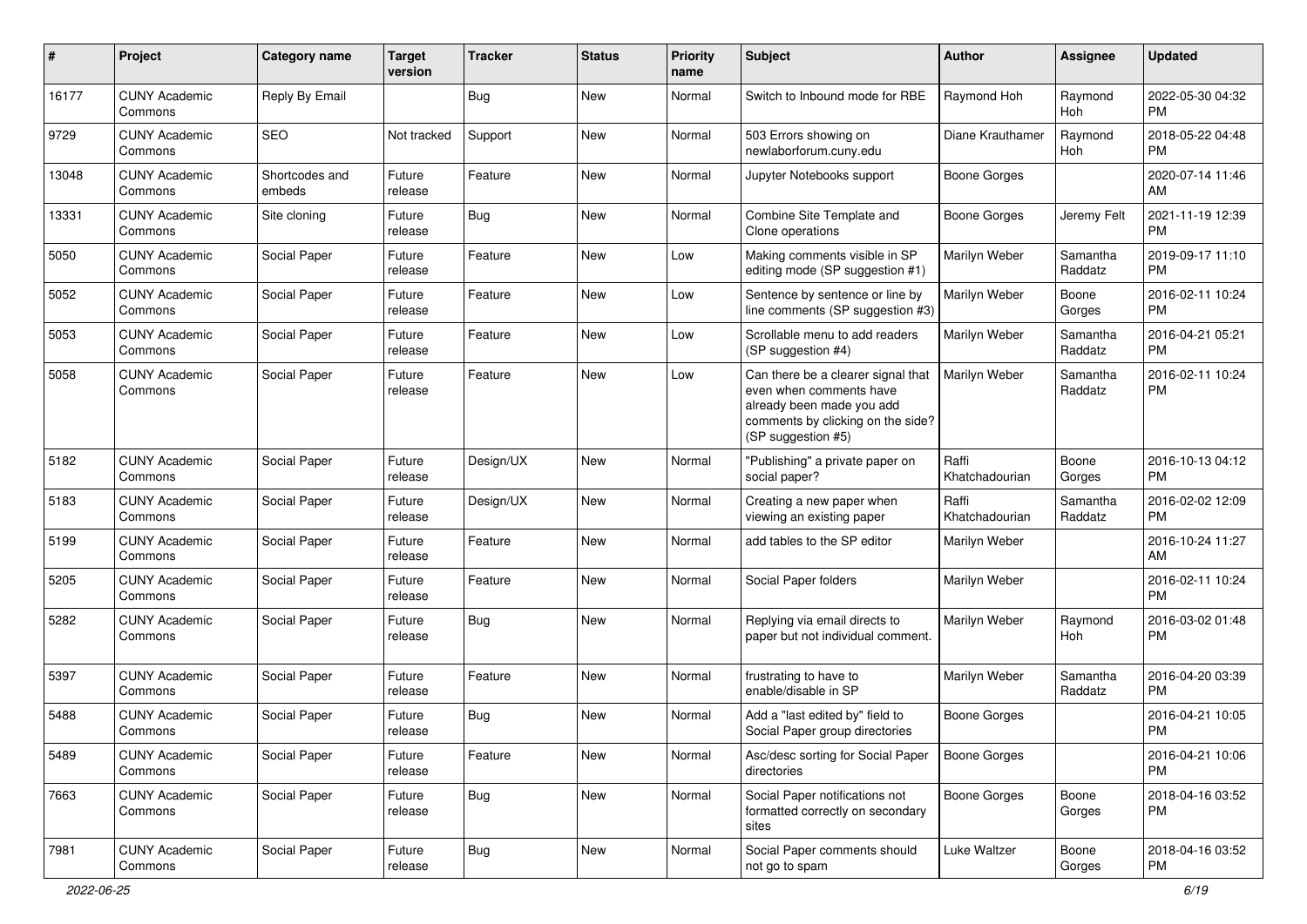| #     | Project                         | <b>Category name</b>     | <b>Target</b><br>version | <b>Tracker</b> | <b>Status</b> | <b>Priority</b><br>name | <b>Subject</b>                                                                                               | Author                  | Assignee           | <b>Updated</b>                |
|-------|---------------------------------|--------------------------|--------------------------|----------------|---------------|-------------------------|--------------------------------------------------------------------------------------------------------------|-------------------------|--------------------|-------------------------------|
| 4222  | <b>CUNY Academic</b><br>Commons | User Experience          | Future<br>release        | Design/UX      | <b>New</b>    | Normal                  | Add information to 'Delete<br>Account' page                                                                  | Samantha Raddatz        | scott voth         | 2015-06-26 11:35<br>AM        |
| 3657  | <b>CUNY Academic</b><br>Commons | WordPress (misc)         | Not tracked              | Feature        | <b>New</b>    | Normal                  | Create alert for GC email<br>addresses                                                                       | Matt Gold               | Matt Gold          | 2016-04-14 11:29<br><b>PM</b> |
| 6332  | <b>CUNY Academic</b><br>Commons | WordPress (misc)         | Future<br>release        | Feature        | <b>New</b>    | Normal                  | Allow uploaded files to be marked<br>as private in an ad hoc way                                             | <b>Boone Gorges</b>     |                    | 2016-10-17 11:41<br><b>PM</b> |
| 6755  | <b>CUNY Academic</b><br>Commons | WordPress (misc)         | Future<br>release        | Bug            | <b>New</b>    | Normal                  | Cannot Deactivate Plugin                                                                                     | Laura Kane              |                    | 2016-11-16 01:12<br><b>PM</b> |
| 9346  | <b>CUNY Academic</b><br>Commons | WordPress (misc)         | Not tracked              | <b>Bug</b>     | <b>New</b>    | Normal                  | Clone cetls.bmcc.cuny.edu for<br>development                                                                 | Owen Roberts            | Raymond<br>Hoh     | 2018-03-06 05:35<br><b>PM</b> |
| 11024 | <b>CUNY Academic</b><br>Commons | WordPress (misc)         | Future<br>release        | Bug            | <b>New</b>    | Normal                  | Subsites should not show "you<br>should update your .htaccess<br>now" notice after permalink<br>setting save | <b>Boone Gorges</b>     |                    | 2019-01-28 01:35<br><b>PM</b> |
| 11624 | <b>CUNY Academic</b><br>Commons | WordPress (misc)         | Not tracked              | Support        | <b>New</b>    | Normal                  | Change pages into posts or swap<br>database for a Commons site?                                              | Stephen Klein           | Raymond<br>Hoh     | 2019-07-09 11:04<br>AM        |
| 11843 | <b>CUNY Academic</b><br>Commons | WordPress (misc)         | Future<br>release        | Design/UX      | <b>New</b>    | Normal                  | Tweaking the Gutenberg Editor<br>Interface                                                                   | Laurie Hurson           |                    | 2022-04-26 12:00<br><b>PM</b> |
| 13835 | <b>CUNY Academic</b><br>Commons | WordPress (misc)         | Future<br>release        | Feature        | <b>New</b>    | Normal                  | Allow OneSearch widget to have<br>'CUNY' as campus                                                           | <b>Boone Gorges</b>     | Boone<br>Gorges    | 2021-11-19 12:39<br><b>PM</b> |
| 15767 | <b>CUNY Academic</b><br>Commons | WordPress (misc)         |                          | Support        | <b>New</b>    | Normal                  | Site loading slowly                                                                                          | scott voth              | Boone<br>Gorges    | 2022-04-04 08:56<br><b>PM</b> |
| 16255 | <b>CUNY Academic</b><br>Commons | WordPress (misc)         |                          | <b>Bug</b>     | <b>New</b>    | Normal                  | Need to define 'MULTISITE'<br>constant in wp-config.php                                                      | Raymond Hoh             |                    | 2022-06-19 09:31<br>AM        |
| 364   | <b>CUNY Academic</b><br>Commons | <b>WordPress Plugins</b> | Future<br>release        | Feature        | <b>New</b>    | Normal                  | <b>Bulletin Board</b>                                                                                        | Matt Gold               |                    | 2015-01-05 08:50<br><b>PM</b> |
| 3691  | <b>CUNY Academic</b><br>Commons | <b>WordPress Plugins</b> | Future<br>release        | Bug            | New           | Normal                  | <b>WPMU Domain Mapping</b><br>Debugging on cdev                                                              | Raymond Hoh             | Matt Gold          | 2014-12-12 09:04<br>AM        |
| 8498  | <b>CUNY Academic</b><br>Commons | <b>WordPress Plugins</b> | Future<br>release        | Feature        | <b>New</b>    | Low                     | <b>Gravity Forms Email Users</b>                                                                             | Raffi<br>Khatchadourian | Matt Gold          | 2017-10-13 12:58<br><b>PM</b> |
| 9926  | <b>CUNY Academic</b><br>Commons | <b>WordPress Plugins</b> | Future<br>release        | Bug            | <b>New</b>    | Normal                  | twitter-mentions-as-comments<br>cron jobs can run long                                                       | <b>Boone Gorges</b>     | Boone<br>Gorges    | 2018-10-24 12:34<br><b>PM</b> |
| 11545 | <b>CUNY Academic</b><br>Commons | <b>WordPress Plugins</b> | Not tracked              | Support        | <b>New</b>    | Normal                  | Twitter searches in WordPress                                                                                | Gina Cherry             | Matt Gold          | 2019-09-23 01:03<br>PM        |
| 12573 | <b>CUNY Academic</b><br>Commons | <b>WordPress Plugins</b> | Future<br>release        | <b>Bug</b>     | New           | Normal                  | CommentPress Core Issues                                                                                     | scott voth              |                    | 2020-03-24 04:32<br>PM        |
| 14987 | <b>CUNY Academic</b><br>Commons | <b>WordPress Plugins</b> | Future<br>release        | Bug            | New           | Normal                  | Elementor update causes<br>database freeze-up                                                                | <b>Boone Gorges</b>     | Boone<br>Gorges    | 2021-11-29 12:02<br><b>PM</b> |
| 8211  | <b>CUNY Academic</b><br>Commons | <b>WordPress Themes</b>  | Future<br>release        | Feature        | New           | Normal                  | Theme Suggestions: Material<br>Design-Inspired Themes                                                        | Margaret Galvan         | Margaret<br>Galvan | 2017-08-07 02:48<br>PM        |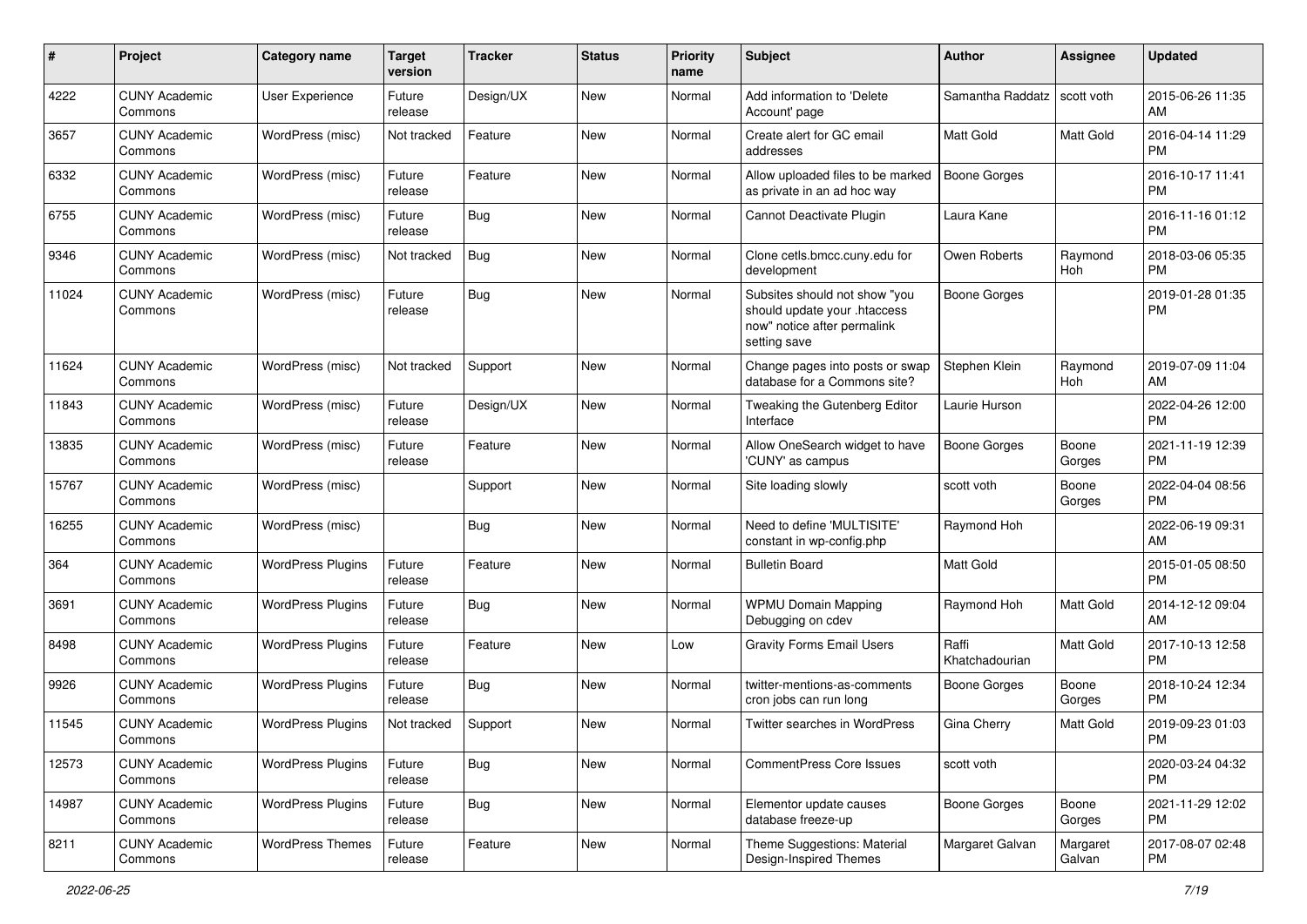| #     | Project                         | <b>Category name</b>    | Target<br>version | <b>Tracker</b> | <b>Status</b> | <b>Priority</b><br>name | <b>Subject</b>                                                                        | Author              | <b>Assignee</b>     | <b>Updated</b>                |
|-------|---------------------------------|-------------------------|-------------------|----------------|---------------|-------------------------|---------------------------------------------------------------------------------------|---------------------|---------------------|-------------------------------|
| 14911 | <b>CUNY Academic</b><br>Commons | <b>WordPress Themes</b> | Not tracked       | Support        | New           | Normal                  | Twentytwentyone theme                                                                 | Marilyn Weber       |                     | 2021-10-28 10:37<br>AM        |
| 2612  | <b>CUNY Academic</b><br>Commons |                         | Not tracked       | Publicity      | Assigned      | Normal                  | Pinterest site for the Commons                                                        | local admin         | Sarah<br>Morgano    | 2016-03-04 11:19<br>AM        |
| 4235  | <b>CUNY Academic</b><br>Commons |                         | Not tracked       | Design/UX      | Assigned      | Normal                  | Explore user experience around<br>comments on forum topics vs<br>docs                 | Matt Gold           | Samantha<br>Raddatz | 2015-07-21 10:23<br>AM        |
| 7828  | <b>CUNY Academic</b><br>Commons |                         | Not tracked       | Feature        | Assigned      | Normal                  | Theme Assessment 2017                                                                 | Margaret Galvan     | Margaret<br>Galvan  | 2017-05-02 10:41<br><b>PM</b> |
| 8837  | <b>CUNY Academic</b><br>Commons |                         | Not tracked       | Feature        | Assigned      | Normal                  | Create a form to request info from<br>people requesting premium<br>themes and plugins | <b>Matt Gold</b>    | Marilyn<br>Weber    | 2017-11-14 03:35<br><b>PM</b> |
| 10368 | <b>CUNY Academic</b><br>Commons |                         | Future<br>release | Feature        | Assigned      | Normal                  | Use ORCID data to populate<br>academic profile page                                   | Stephen Francoeur   | Boone<br>Gorges     | 2018-09-25 01:53<br><b>PM</b> |
| 11517 | <b>CUNY Academic</b><br>Commons |                         | Not tracked       | Feature        | Assigned      | Normal                  | wp-accessibility plugin should not<br>strip 'target="_blank" by default               | Boone Gorges        | Laurie Hurson       | 2019-09-24 09:57<br>AM        |
| 11519 | <b>CUNY Academic</b><br>Commons |                         | Not tracked       | Support        | Assigned      | Normal                  | comment option not appearing                                                          | Marilyn Weber       |                     | 2019-09-24 10:28<br>AM        |
| 12436 | <b>CUNY Academic</b><br>Commons |                         | Not tracked       | <b>Bug</b>     | Assigned      | Normal                  | Nightly system downtime                                                               | <b>Boone Gorges</b> |                     | 2020-08-01 09:30<br>AM        |
| 2571  | NYCDH Community<br>Site         |                         |                   | Feature        | Assigned      | Normal                  | Add Google custom search box to<br>homepage                                           | <b>Mark Newton</b>  | Raymond<br>Hoh      | 2013-05-18 07:49<br><b>PM</b> |
| 2574  | NYCDH Community<br>Site         |                         |                   | Feature        | Assigned      | Normal                  | Add Way to Upload Files to<br>Groups                                                  | <b>Mark Newton</b>  | Raymond<br>Hoh      | 2013-05-18 07:46<br><b>PM</b> |
| 2577  | <b>NYCDH Community</b><br>Site  |                         |                   | Feature        | Assigned      | Low                     | Investigate Potential to Add Links<br>to the Forum                                    | <b>Mark Newton</b>  | Alex Gil            | 2013-05-16 09:40<br><b>PM</b> |
| 2618  | <b>NYCDH Community</b><br>Site  |                         |                   | <b>Bug</b>     | Assigned      | Low                     | Mark blogs as spam when created   Matt Gold<br>by users marked as spam                |                     | Boone<br>Gorges     | 2013-06-09 11:38<br><b>PM</b> |
| 8992  | <b>NYCDH Community</b><br>Site  |                         |                   | <b>Bug</b>     | Assigned      | Normal                  | Multiple RBE error reports                                                            | Matt Gold           | Raymond<br>Hoh      | 2017-12-11 05:43<br><b>PM</b> |
| 2666  | <b>CUNY Academic</b><br>Commons | About page              | Not tracked       | Documentation  | Assigned      | Normal                  | <b>Update About Text</b>                                                              | Chris Stein         | Luke Waltzer        | 2016-03-04 11:19<br>AM        |
| 8900  | <b>CUNY Academic</b><br>Commons | Accessibility           | Future<br>release | Feature        | Assigned      | Normal                  | Look into tools to enforce<br>accessibility in WP environment                         | Matt Gold           | Boone<br>Gorges     | 2022-04-26 11:59<br>AM        |
| 8901  | <b>CUNY Academic</b><br>Commons | Accessibility           | Future<br>release | Feature        | Assigned      | Normal                  | Theme analysis for accessibility                                                      | Matt Gold           | Boone<br>Gorges     | 2022-04-26 11:59<br>AM        |
| 1460  | <b>CUNY Academic</b><br>Commons | Analytics               | Future<br>release | Feature        | Assigned      | Normal                  | Update System Report                                                                  | <b>Brian Foote</b>  | Boone<br>Gorges     | 2015-11-09 06:13<br><b>PM</b> |
| 4070  | <b>CUNY Academic</b><br>Commons | Analytics               | Not tracked       | Support        | Assigned      | Normal                  | Request for JITP site analytics                                                       | Matt Gold           | Seth Persons        | 2016-02-23 03:09<br>PM        |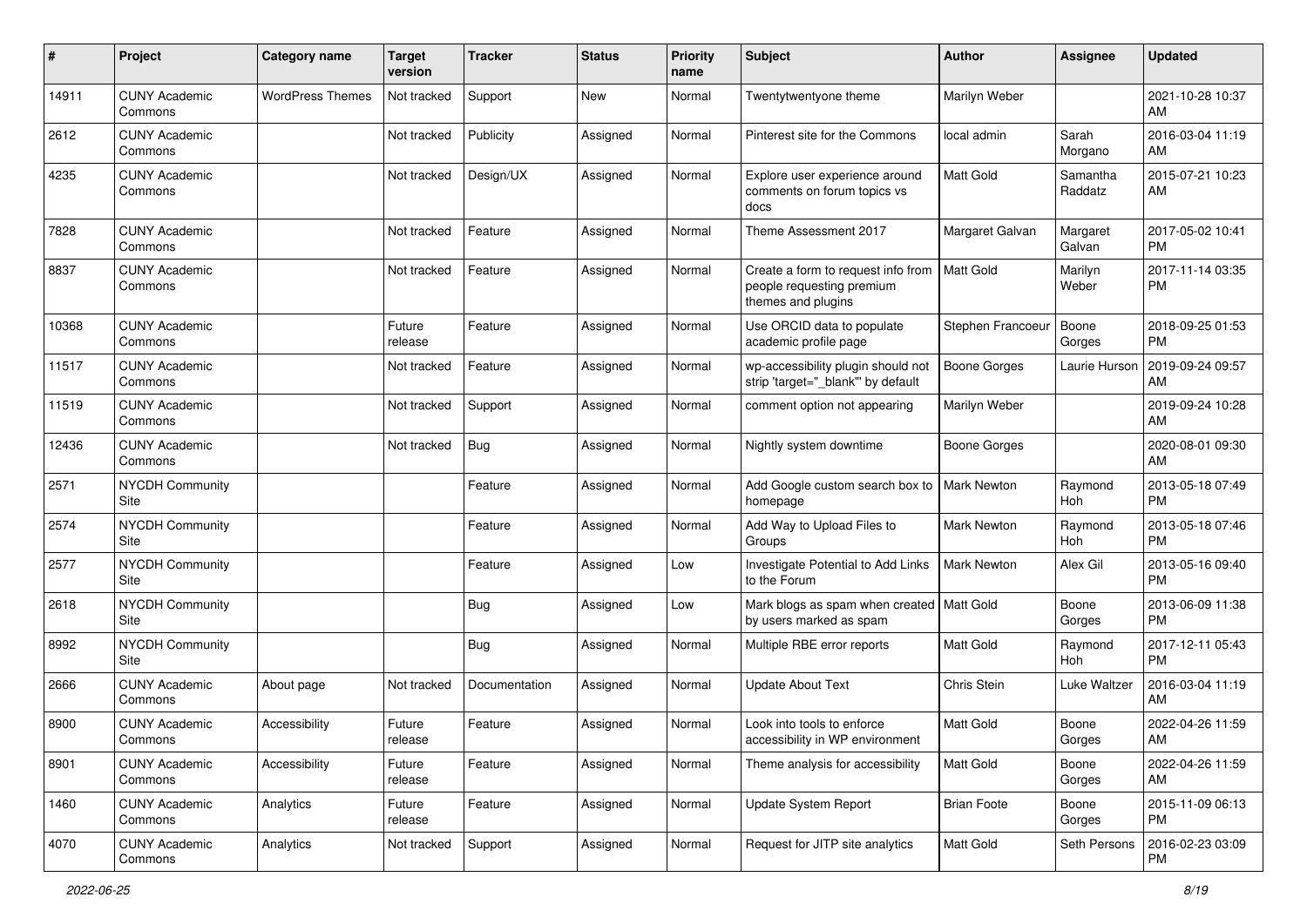| $\pmb{\#}$ | <b>Project</b>                  | Category name            | <b>Target</b><br>version | <b>Tracker</b> | <b>Status</b> | <b>Priority</b><br>name | <b>Subject</b>                                                       | <b>Author</b>       | <b>Assignee</b>     | <b>Updated</b>                |
|------------|---------------------------------|--------------------------|--------------------------|----------------|---------------|-------------------------|----------------------------------------------------------------------|---------------------|---------------------|-------------------------------|
| 5581       | <b>CUNY Academic</b><br>Commons | Analytics                | Future<br>release        | Feature        | Assigned      | Normal                  | <b>Explore alternatives to Google</b><br>Analytics                   | <b>Matt Gold</b>    | Valerie<br>Townsend | 2020-04-17 03:12<br><b>PM</b> |
| 5691       | <b>CUNY Academic</b><br>Commons | Blogs (BuddyPress)       | Future<br>release        | <b>Bug</b>     | Assigned      | High                    | Differing numbers on Sites display                                   | <b>Matt Gold</b>    | Raymond<br>Hoh      | 2016-06-13 01:37<br><b>PM</b> |
| 8836       | <b>CUNY Academic</b><br>Commons | Blogs (BuddyPress)       | Future<br>release        | Feature        | Assigned      | Normal                  | Redesign site launch process                                         | Matt Gold           | Boone<br>Gorges     | 2019-10-03 02:49<br><b>PM</b> |
| 58         | <b>CUNY Academic</b><br>Commons | BuddyPress (misc)        | Future<br>release        | Feature        | Assigned      | Low                     | Make member search sortable by<br>last name                          | Roberta Brody       | Boone<br>Gorges     | 2010-08-26 02:38<br><b>PM</b> |
| 310        | <b>CUNY Academic</b><br>Commons | BuddyPress (misc)        | Future<br>release        | Feature        | Assigned      | Low                     | <b>Friend Request Email</b>                                          | <b>Matt Gold</b>    | Samantha<br>Raddatz | 2015-11-09 05:08<br><b>PM</b> |
| 377        | <b>CUNY Academic</b><br>Commons | BuddyPress (misc)        | Future<br>release        | Feature        | Assigned      | Normal                  | Like buttons                                                         | Matt Gold           | Boone<br>Gorges     | 2010-11-16 05:13<br><b>PM</b> |
| 435        | <b>CUNY Academic</b><br>Commons | BuddyPress (misc)        | Future<br>release        | Feature        | Assigned      | Normal                  | Include Avatar Images in Forum<br><b>Post Notification Emails</b>    | <b>Matt Gold</b>    | Boone<br>Gorges     | 2010-12-08 12:40<br><b>PM</b> |
| 500        | <b>CUNY Academic</b><br>Commons | BuddyPress (misc)        | Future<br>release        | Feature        | Assigned      | Normal                  | Export Group Data                                                    | <b>Matt Gold</b>    | Boone<br>Gorges     | 2010-12-19 12:09<br><b>PM</b> |
| 554        | <b>CUNY Academic</b><br>Commons | BuddyPress (misc)        | Future<br>release        | Feature        | Assigned      | Normal                  | Add Trackback notifications to<br>site-wide activity feed            | Matt Gold           | Boone<br>Gorges     | 2015-11-09 06:19<br><b>PM</b> |
| 599        | <b>CUNY Academic</b><br>Commons | BuddyPress (misc)        | Future<br>release        | Feature        | Assigned      | Normal                  | Consider adding rating plugins for<br>BuddyPress/BBPress             | <b>Matt Gold</b>    | Boone<br>Gorges     | 2011-08-22 06:50<br><b>PM</b> |
| 635        | <b>CUNY Academic</b><br>Commons | <b>BuddyPress (misc)</b> | Future<br>release        | Feature        | Assigned      | Normal                  | Big Blue Button -<br>Videoconferencing in Groups and<br><b>Blogs</b> | <b>Matt Gold</b>    | Boone<br>Gorges     | 2011-03-14 03:24<br><b>PM</b> |
| 1423       | <b>CUNY Academic</b><br>Commons | BuddyPress (misc)        | Future<br>release        | Feature        | Assigned      | Low                     | Show an avatar for pingback<br>comment activity items                | Boone Gorges        | Tahir Butt          | 2016-10-24 12:03<br><b>PM</b> |
| 2325       | <b>CUNY Academic</b><br>Commons | BuddyPress (misc)        | Future<br>release        | Feature        | Assigned      | Low                     | Profile should have separate<br>fields for first/last names          | local admin         | Boone<br>Gorges     | 2015-11-09 06:09<br><b>PM</b> |
| 519        | <b>CUNY Academic</b><br>Commons | <b>BuddyPress Docs</b>   | Future<br>release        | Feature        | Assigned      | Low                     | TOC for individual docs - for new<br>BP "wiki-like" plugin           | scott voth          | Boone<br>Gorges     | 2015-11-09 05:54<br><b>PM</b> |
| 618        | <b>CUNY Academic</b><br>Commons | <b>BuddyPress Docs</b>   | Future<br>release        | Feature        | Assigned      | Normal                  | BuddyPress Docs: export formats                                      | Boone Gorges        | Boone<br>Gorges     | 2015-11-09 05:38<br><b>PM</b> |
| 1417       | <b>CUNY Academic</b><br>Commons | <b>BuddyPress Docs</b>   | Future<br>release        | Feature        | Assigned      | Low                     | <b>Bulk actions for BuddyPress Docs</b>                              | <b>Boone Gorges</b> | Boone<br>Gorges     | 2016-10-17 10:41<br><b>PM</b> |
| 1422       | <b>CUNY Academic</b><br>Commons | <b>BuddyPress Docs</b>   | Future<br>release        | Feature        | Assigned      | Normal                  | Make "created Doc" activity icons<br>non-mini                        | <b>Boone Gorges</b> | Boone<br>Gorges     | 2015-11-09 05:48<br><b>PM</b> |
| 1744       | <b>CUNY Academic</b><br>Commons | <b>BuddyPress Docs</b>   | Future<br>release        | Feature        | Assigned      | Normal                  | Spreadsheet-style Docs                                               | Boone Gorges        | Boone<br>Gorges     | 2015-11-09 06:13<br><b>PM</b> |
| 2523       | <b>CUNY Academic</b><br>Commons | <b>BuddyPress Docs</b>   | Future<br>release        | Feature        | Assigned      | Normal                  | Allow Users to Upload Images to<br><b>BP</b> Docs                    | <b>Matt Gold</b>    | Boone<br>Gorges     | 2015-11-09 06:14<br><b>PM</b> |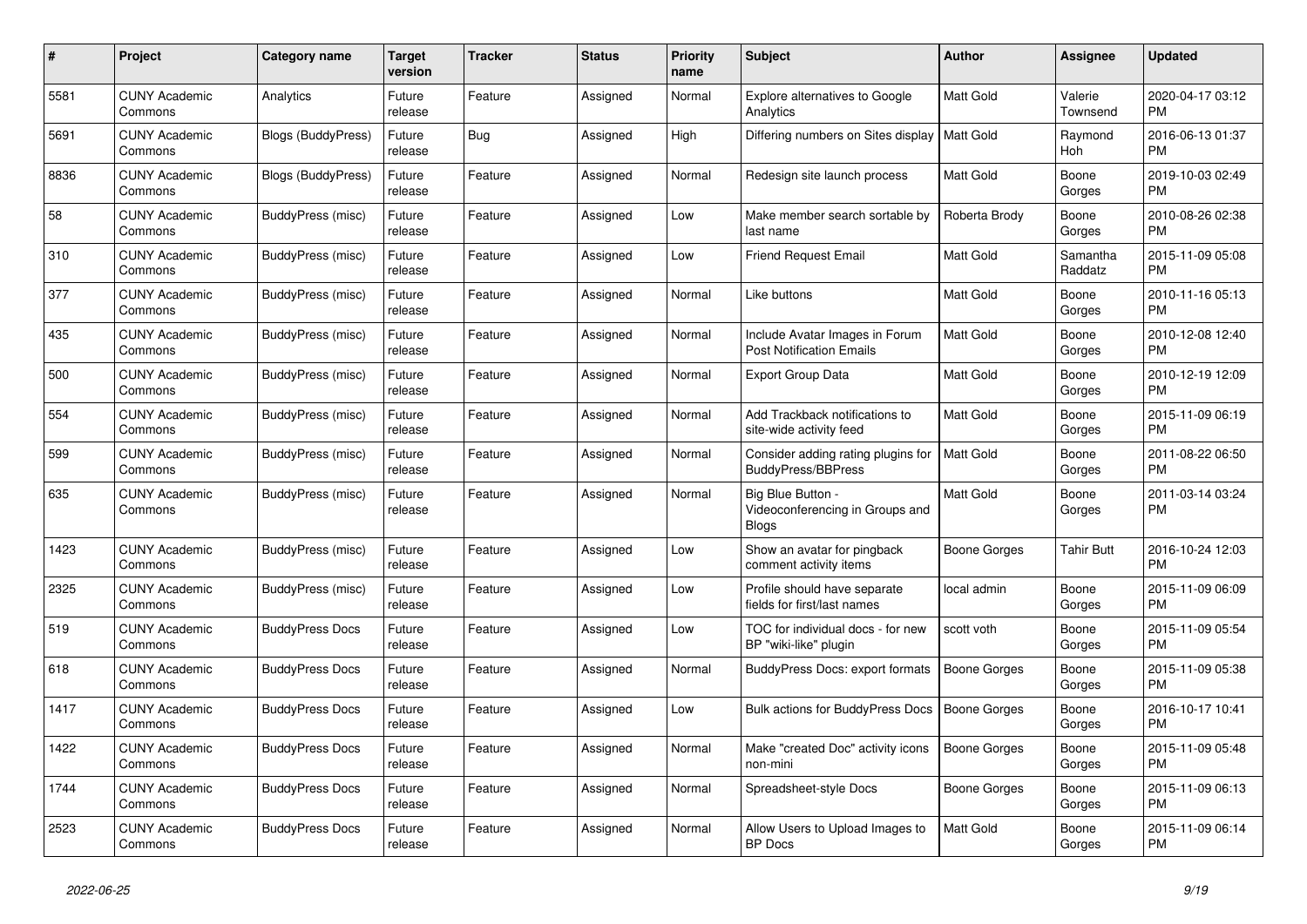| #     | Project                         | <b>Category name</b>       | <b>Target</b><br>version | <b>Tracker</b> | <b>Status</b> | <b>Priority</b><br>name | <b>Subject</b>                                                                | Author              | Assignee            | <b>Updated</b>                |
|-------|---------------------------------|----------------------------|--------------------------|----------------|---------------|-------------------------|-------------------------------------------------------------------------------|---------------------|---------------------|-------------------------------|
| 4027  | <b>CUNY Academic</b><br>Commons | Commons In A Box           | Not tracked              | Design/UX      | Assigned      | Normal                  | Usability review of CBOX update<br>procedures                                 | <b>Matt Gold</b>    | Samantha<br>Raddatz | 2015-05-11 06:36<br><b>PM</b> |
| 860   | <b>CUNY Academic</b><br>Commons | Design                     | Future<br>release        | Design/UX      | Assigned      | Normal                  | <b>Standardize Button Treatment</b><br>Across the Commons                     | Chris Stein         | Chris Stein         | 2014-05-01 09:45<br>AM        |
| 2754  | <b>CUNY Academic</b><br>Commons | Design                     | Future<br>release        | Feature        | Assigned      | Normal                  | Determine strategy for CAC logo<br>handling in top header                     | Micki Kaufman       | Chris Stein         | 2015-01-05 08:53<br><b>PM</b> |
| 8902  | <b>CUNY Academic</b><br>Commons | Design                     | Not tracked              | Feature        | Assigned      | Normal                  | Report back on research on<br><b>BuddyPress themes</b>                        | Matt Gold           | Michael Smith       | 2017-11-10 12:31<br>PM        |
| 3524  | <b>CUNY Academic</b><br>Commons | Documentation              | Not tracked              | Documentation  | Assigned      | Normal                  | Post describing all you can do<br>when starting up a new<br>blog/group        | Matt Gold           | scott voth          | 2014-10-04 12:56<br><b>PM</b> |
| 1165  | <b>CUNY Academic</b><br>Commons | <b>Email Invitations</b>   | Future<br>release        | Feature        | Assigned      | Low                     | Allow saved lists of invitees under<br>Send Invites                           | <b>Boone Gorges</b> | Boone<br>Gorges     | 2015-11-09 06:03<br><b>PM</b> |
| 333   | <b>CUNY Academic</b><br>Commons | <b>Email Notifications</b> | Future<br>release        | Feature        | Assigned      | Low                     | Delay Forum Notification Email<br>Delivery Until After Editing Period<br>Ends | Matt Gold           | Raymond<br>Hoh      | 2015-11-09 06:01<br><b>PM</b> |
| 15604 | <b>CUNY Academic</b><br>Commons | <b>Email Notifications</b> | Future<br>release        | Feature        | Assigned      | Normal                  | Restructure Commons Group<br>Digest Email Messages                            | Matt Gold           | Boone<br>Gorges     | 2022-05-26 10:45<br>AM        |
| 3475  | <b>CUNY Academic</b><br>Commons | Events                     | Future<br>release        | Feature        | Assigned      | Normal                  | Request to add plugin to<br>streamline room<br>booking/appointment booking    | Naomi Barrettara    | Boone<br>Gorges     | 2014-12-01 05:14<br><b>PM</b> |
| 4053  | <b>CUNY Academic</b><br>Commons | Events                     | Future<br>release        | Feature        | Assigned      | Normal                  | Create new tab for past events                                                | Matt Gold           | Boone<br>Gorges     | 2015-05-12 02:10<br><b>PM</b> |
| 4238  | <b>CUNY Academic</b><br>Commons | Events                     | Future<br>release        | Feature        | Assigned      | Normal                  | Copy Events to Other Groups?                                                  | Matt Gold           | Boone<br>Gorges     | 2015-07-02 10:08<br>AM        |
| 4438  | <b>CUNY Academic</b><br>Commons | Events                     | Future<br>release        | Bug            | Assigned      | Normal                  | Events Calendar - Export<br><b>Recurring Events</b>                           | scott voth          | Daniel Jones        | 2016-05-23 04:25<br><b>PM</b> |
| 4903  | <b>CUNY Academic</b><br>Commons | Events                     | Future<br>release        | Design/UX      | Assigned      | Normal                  | Improving visual appearance of<br>event calendars                             | Matt Gold           | Boone<br>Gorges     | 2016-10-13 11:51<br>AM        |
| 5016  | <b>CUNY Academic</b><br>Commons | Events                     | Future<br>release        | Feature        | Assigned      | Low                     | Allow comments to be posted on<br>events                                      | Matt Gold           | Raymond<br>Hoh      | 2019-03-01 02:23<br><b>PM</b> |
| 5696  | <b>CUNY Academic</b><br>Commons | Events                     | Future<br>release        | Feature        | Assigned      | Normal                  | Events Calendar - display options<br>/ calendar aggregation                   | Matt Gold           | Boone<br>Gorges     | 2016-10-13 11:44<br>AM        |
| 653   | <b>CUNY Academic</b><br>Commons | Group Blogs                | Future<br>release        | Feature        | Assigned      | Normal                  | Redesign Integration of Groups<br>and Blogs                                   | Matt Gold           | Samantha<br>Raddatz | 2015-11-09 05:40<br><b>PM</b> |
| 1192  | <b>CUNY Academic</b><br>Commons | Group Files                | Future<br>release        | Feature        | Assigned      | Low                     | When posting group files, allow<br>users to add a category without<br>saving  | Matt Gold           | Raymond<br>Hoh      | 2015-11-09 05:53<br><b>PM</b> |
| 3080  | <b>CUNY Academic</b><br>Commons | <b>Group Files</b>         | Future<br>release        | Feature        | Assigned      | Low                     | Create a system to keep track of<br>file changes                              | Matt Gold           | Boone<br>Gorges     | 2014-02-26 10:04<br><b>PM</b> |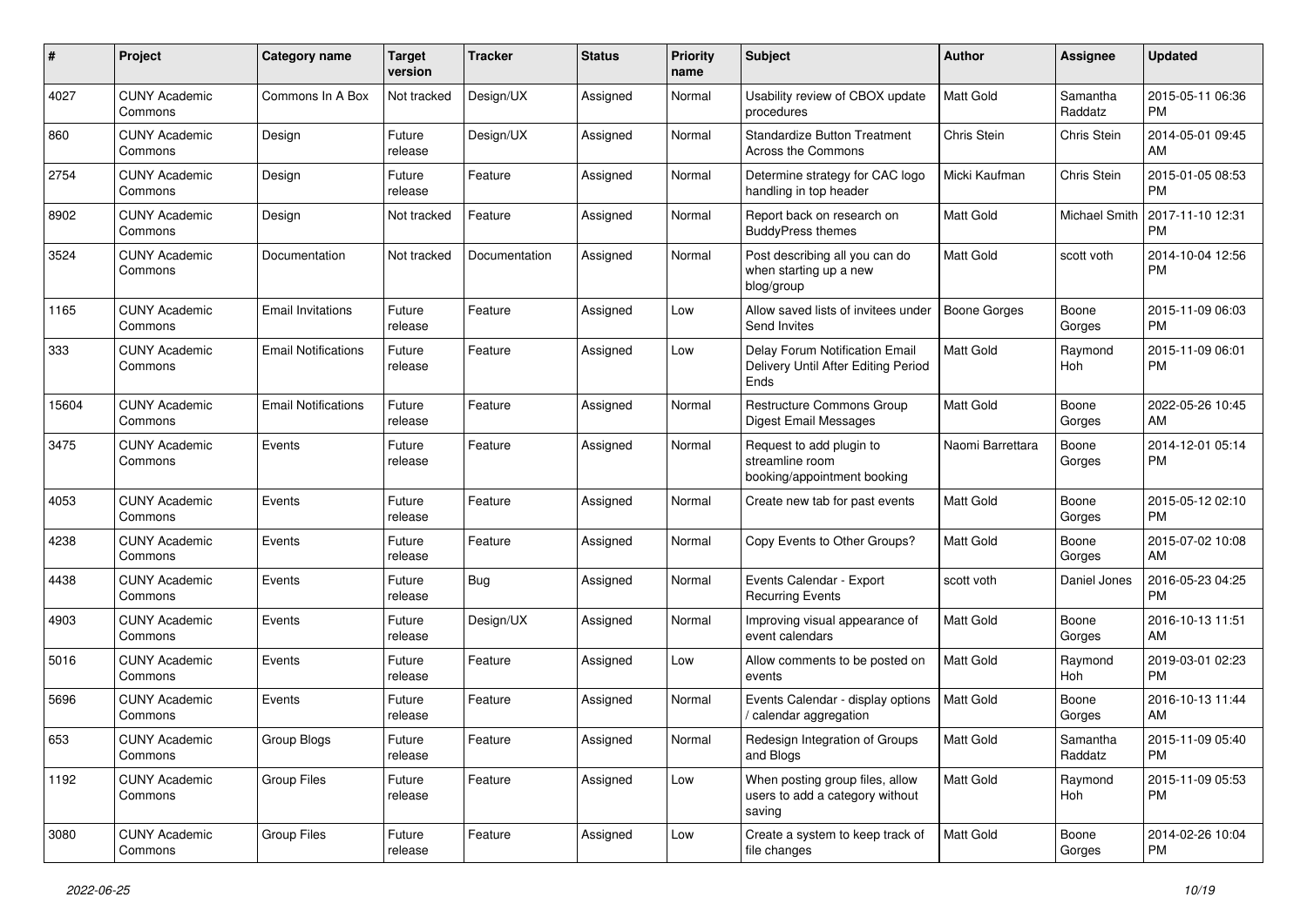| #     | Project                         | Category name                  | <b>Target</b><br>version | <b>Tracker</b> | <b>Status</b> | <b>Priority</b><br>name | <b>Subject</b>                                                              | <b>Author</b>       | <b>Assignee</b>     | <b>Updated</b>                |
|-------|---------------------------------|--------------------------------|--------------------------|----------------|---------------|-------------------------|-----------------------------------------------------------------------------|---------------------|---------------------|-------------------------------|
| 3354  | <b>CUNY Academic</b><br>Commons | <b>Group Files</b>             | Future<br>release        | Feature        | Assigned      | Low                     | Allow Group Download of Multiple<br><b>Selected Files</b>                   | <b>Matt Gold</b>    | Chris Stein         | 2014-08-01 08:50<br>AM        |
| 585   | <b>CUNY Academic</b><br>Commons | Group Forums                   | Future<br>release        | Feature        | Assigned      | Normal                  | Merge Forum Topics                                                          | Sarah Morgano       | Boone<br>Gorges     | 2011-07-06 04:11<br><b>PM</b> |
| 3192  | <b>CUNY Academic</b><br>Commons | Group Forums                   | Future<br>release        | Feature        | Assigned      | Normal                  | Customizable forum views for<br>bbPress 2.x group forums                    | Boone Gorges        | Raymond<br>Hoh      | 2015-11-09 12:47<br><b>PM</b> |
| 3193  | <b>CUNY Academic</b><br>Commons | Group Forums                   | Future<br>release        | Feature        | Assigned      | Normal                  | bbPress 2.x dynamic roles and<br><b>RBE</b>                                 | Boone Gorges        | Boone<br>Gorges     | 2014-09-30 01:30<br><b>PM</b> |
| 4221  | <b>CUNY Academic</b><br>Commons | Group Forums                   | Future<br>release        | Design/UX      | Assigned      | Normal                  | Add 'Number of Posts' display<br>option to Forum page                       | Samantha Raddatz    | Samantha<br>Raddatz | 2015-06-26 02:21<br><b>PM</b> |
| 5268  | <b>CUNY Academic</b><br>Commons | Group Forums                   | Future<br>release        | Bug            | Assigned      | Normal                  | Long-time to post to multiple<br>groups                                     | Luke Waltzer        | Daniel Jones        | 2016-09-07 06:31<br><b>PM</b> |
| 6392  | <b>CUNY Academic</b><br>Commons | Group Forums                   | Future<br>release        | Design/UX      | Assigned      | Low                     | Composition/Preview Panes in<br>Forum Posts                                 | Luke Waltzer        | Paige Dupont        | 2016-10-21 04:26<br><b>PM</b> |
| 9835  | <b>CUNY Academic</b><br>Commons | Group Forums                   | Future<br>release        | <b>Bug</b>     | Assigned      | Normal                  | add a "like" function?                                                      | Marilyn Weber       | <b>Erik Trainer</b> | 2018-06-05 01:49<br><b>PM</b> |
| 10659 | <b>CUNY Academic</b><br>Commons | Group Forums                   | Future<br>release        | Feature        | Assigned      | Normal                  | Post to multiple groups via email                                           | <b>Matt Gold</b>    | Raymond<br>Hoh      | 2018-11-15 12:54<br>AM        |
| 2610  | <b>CUNY Academic</b><br>Commons | Group Invitations              | Future<br>release        | Feature        | Assigned      | Low                     | Request: Custom invitation<br>message to group invites                      | local admin         | Boone<br>Gorges     | 2015-11-09 06:13<br><b>PM</b> |
| 3308  | <b>CUNY Academic</b><br>Commons | Group Invitations              | Future<br>release        | Feature        | Assigned      | Normal                  | Allow members to rescind group<br>invitations                               | <b>Matt Gold</b>    | Boone<br>Gorges     | 2015-04-01 08:53<br><b>PM</b> |
| 481   | <b>CUNY Academic</b><br>Commons | Groups (misc)                  | Future<br>release        | Feature        | Assigned      | Normal                  | ability to archive inactive groups<br>and blogs                             | Michael Mandiberg   | Samantha<br>Raddatz | 2015-11-09 05:56<br><b>PM</b> |
| 3458  | <b>CUNY Academic</b><br>Commons | Groups (misc)                  | Future<br>release        | Feature        | Assigned      | Normal                  | Filter Members of Group by<br>Campus                                        | Michael Smith       | Samantha<br>Raddatz | 2014-09-26 08:32<br><b>PM</b> |
| 9015  | <b>CUNY Academic</b><br>Commons | Groups (misc)                  | Not tracked              | Outreach       | Assigned      | Normal                  | Email group admins the email<br>addresses of their groups                   | Matt Gold           | Matt Gold           | 2018-01-02 09:54<br>AM        |
| 1888  | <b>CUNY Academic</b><br>Commons | Home Page                      | Future<br>release        | Feature        | Assigned      | Normal                  | Refactor BP MPO Activity Filter to<br>support proper pagination             | Sarah Morgano       | Boone<br>Gorges     | 2014-05-01 07:11<br><b>PM</b> |
| 1983  | <b>CUNY Academic</b><br>Commons | Home Page                      | Future<br>release        | Feature        | Assigned      | Low                     | Media Library integration with<br><b>Featured Content plugin</b>            | <b>Boone Gorges</b> | Dominic<br>Giglio   | 2014-03-17 10:34<br>AM        |
| 4980  | <b>CUNY Academic</b><br>Commons | Home Page                      | Future<br>release        | Feature        | Assigned      | Normal                  | <b>CAC Featured Content -- Adding</b><br>Randomization                      | <b>Matt Gold</b>    | Boone<br>Gorges     | 2016-12-12 03:01<br><b>PM</b> |
| 6995  | <b>CUNY Academic</b><br>Commons | Home Page                      | Not tracked              | Bug            | Assigned      | Normal                  | member filter on homepage not<br>working                                    | <b>Matt Gold</b>    | Raymond<br>Hoh      | 2016-12-11 09:46<br><b>PM</b> |
| 3230  | <b>CUNY Academic</b><br>Commons | Internal Tools and<br>Workflow | Not tracked              | Feature        | Assigned      | High                    | Scripts for quicker<br>provisioning/updating of<br>development environments | <b>Boone Gorges</b> | Boone<br>Gorges     | 2016-01-26 04:54<br><b>PM</b> |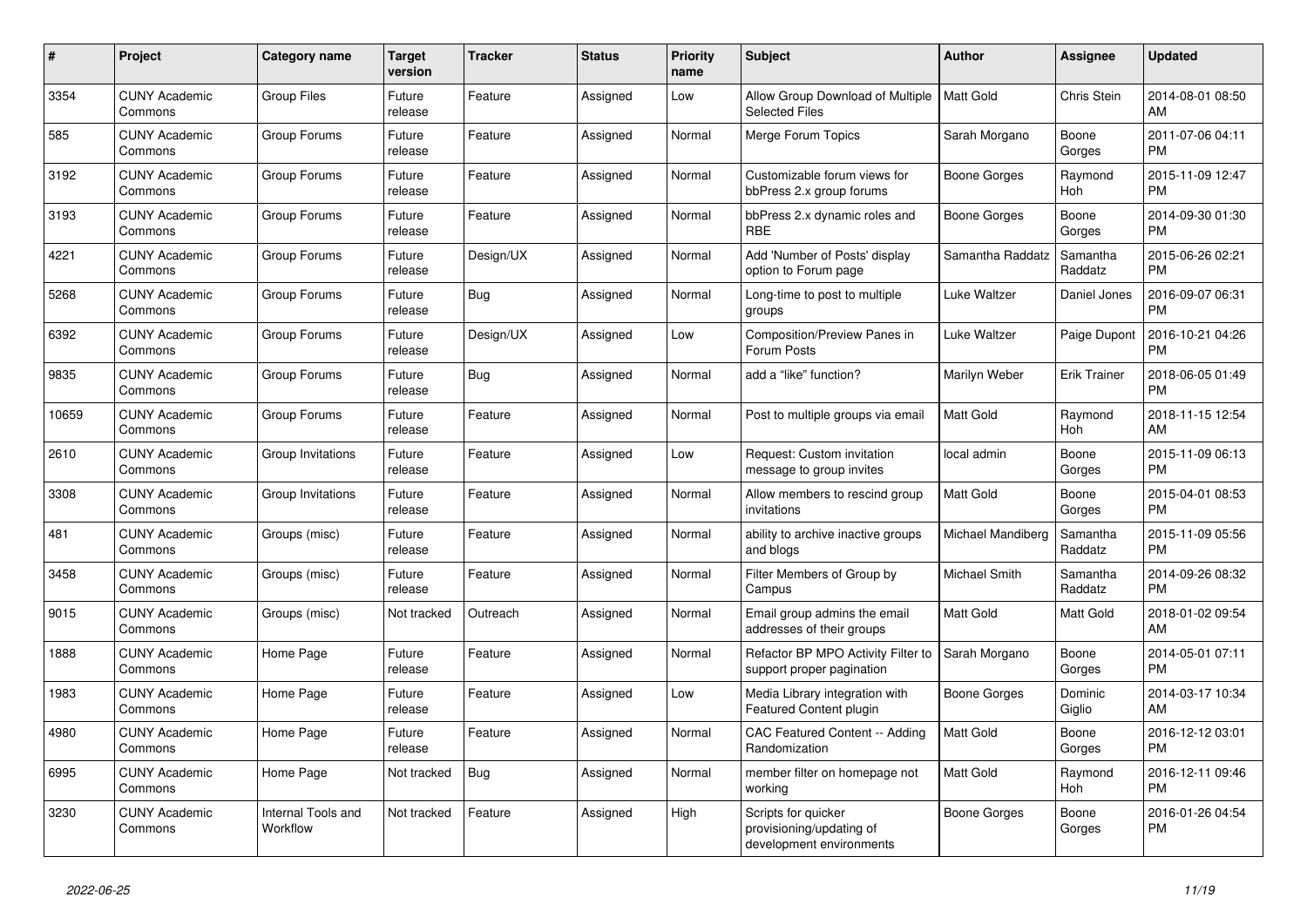| $\pmb{\#}$ | Project                         | <b>Category name</b>    | <b>Target</b><br>version | <b>Tracker</b> | <b>Status</b> | <b>Priority</b><br>name | <b>Subject</b>                                                                             | Author              | <b>Assignee</b>     | <b>Updated</b>                |
|------------|---------------------------------|-------------------------|--------------------------|----------------|---------------|-------------------------|--------------------------------------------------------------------------------------------|---------------------|---------------------|-------------------------------|
| 5234       | <b>CUNY Academic</b><br>Commons | Membership              | Future<br>release        | Feature        | Assigned      | Normal                  | Write Unconfirmed patch for WP                                                             | <b>Boone Gorges</b> | Boone<br>Gorges     | 2016-10-24 11:18<br>AM        |
| 3330       | <b>CUNY Academic</b><br>Commons | My Commons              | Future<br>release        | Feature        | Assigned      | Normal                  | 'Commons Information" tool                                                                 | Boone Gorges        | Chris Stein         | 2014-09-22 08:46<br><b>PM</b> |
| 3517       | <b>CUNY Academic</b><br>Commons | My Commons              | Future<br>release        | Feature        | Assigned      | Normal                  | Mute/Unmute My Commons<br>updates                                                          | Matt Gold           | Raymond<br>Hoh      | 2015-11-09 01:19<br><b>PM</b> |
| 3536       | <b>CUNY Academic</b><br>Commons | My Commons              | Future<br>release        | Feature        | Assigned      | Normal                  | Infinite Scroll on My Commons<br>page                                                      | <b>Matt Gold</b>    | Raymond<br>Hoh      | 2015-04-13 04:42<br><b>PM</b> |
| 3577       | <b>CUNY Academic</b><br>Commons | My Commons              | Future<br>release        | Design/UX      | Assigned      | Normal                  | Replies to items in My Commons                                                             | <b>Matt Gold</b>    | Raymond<br>Hoh      | 2015-04-09 05:19<br><b>PM</b> |
| 9028       | <b>CUNY Academic</b><br>Commons | Onboarding              | Future<br>release        | Feature        | Assigned      | Normal                  | suggest groups to new members<br>during the registration process                           | <b>Matt Gold</b>    | Chris Stein         | 2018-10-24 12:34<br><b>PM</b> |
| 9895       | <b>CUNY Academic</b><br>Commons | Onboarding              | Future<br>release        | Feature        | Assigned      | Normal                  | Add "Accept Invitation"<br>link/button/function to Group<br>and/or Site invitation emails? | Luke Waltzer        | Boone<br>Gorges     | 2018-06-07 12:42<br><b>PM</b> |
| 5955       | <b>CUNY Academic</b><br>Commons | Outreach                | Future<br>release        | Feature        | Assigned      | Normal                  | Create auto-newsletter for<br>commons members                                              | <b>Matt Gold</b>    | Luke Waltzer        | 2016-08-30 10:34<br>AM        |
| 2013       | <b>CUNY Academic</b><br>Commons | <b>Public Portfolio</b> | Future<br>release        | Feature        | Assigned      | Low                     | Have Profile Privacy Options<br>show up only for filled-in fields                          | Matt Gold           | Boone<br>Gorges     | 2015-11-09 06:09<br><b>PM</b> |
| 2832       | <b>CUNY Academic</b><br>Commons | <b>Public Portfolio</b> | Future<br>release        | Feature        | Assigned      | Normal                  | Improve interface for (not)<br>auto-linking profile fields                                 | Boone Gorges        | Chris Stein         | 2015-01-05 08:52<br><b>PM</b> |
| 2881       | <b>CUNY Academic</b><br>Commons | <b>Public Portfolio</b> | Future<br>release        | Feature        | Assigned      | Normal                  | Redesign the UX for Profiles                                                               | <b>Chris Stein</b>  | Chris Stein         | 2016-10-13 12:45<br><b>PM</b> |
| 3042       | <b>CUNY Academic</b><br>Commons | <b>Public Portfolio</b> | Future<br>release        | Feature        | Assigned      | Normal                  | Browsing member interests                                                                  | Matt Gold           | Boone<br>Gorges     | 2015-03-21 09:04<br><b>PM</b> |
| 3220       | <b>CUNY Academic</b><br>Commons | <b>Public Portfolio</b> | Future<br>release        | Feature        | Assigned      | Normal                  | Add indent/outdent option to<br>Formatting Buttons on Profile<br>Page                      | <b>Matt Gold</b>    | Boone<br>Gorges     | 2014-05-21 10:39<br><b>PM</b> |
| 3768       | <b>CUNY Academic</b><br>Commons | <b>Public Portfolio</b> | Future<br>release        | Feature        | Assigned      | Normal                  | Institutions/Past positions on<br>public portfolios                                        | <b>Matt Gold</b>    | Boone<br>Gorges     | 2018-04-23 10:44<br>AM        |
| 3770       | <b>CUNY Academic</b><br>Commons | <b>Public Portfolio</b> | Future<br>release        | Feature        | Assigned      | Normal                  | Improve Layout/Formatting of<br>Positions Area on Public<br>Portfolios                     | Matt Gold           | <b>Chris Stein</b>  | 2015-04-01 09:17<br><b>PM</b> |
| 4404       | <b>CUNY Academic</b><br>Commons | <b>Public Portfolio</b> | Future<br>release        | Design/UX      | Assigned      | Normal                  | Change color of permissions info<br>on portfolio editing interface                         | <b>Matt Gold</b>    | Samantha<br>Raddatz | 2015-08-11 05:28<br><b>PM</b> |
| 5827       | <b>CUNY Academic</b><br>Commons | <b>Public Portfolio</b> | Future<br>release        | Bug            | Assigned      | Normal                  | Academic Interests square<br>bracket links not working                                     | scott voth          | Chris Stein         | 2016-08-11 11:59<br><b>PM</b> |
| 3510       | <b>CUNY Academic</b><br>Commons | Publicity               | 1.7                      | Publicity      | Assigned      | Normal                  | Post on the News Blog re: 'My<br>Commons'                                                  | Micki Kaufman       | Sarah<br>Morgano    | 2014-10-15 11:18<br>AM        |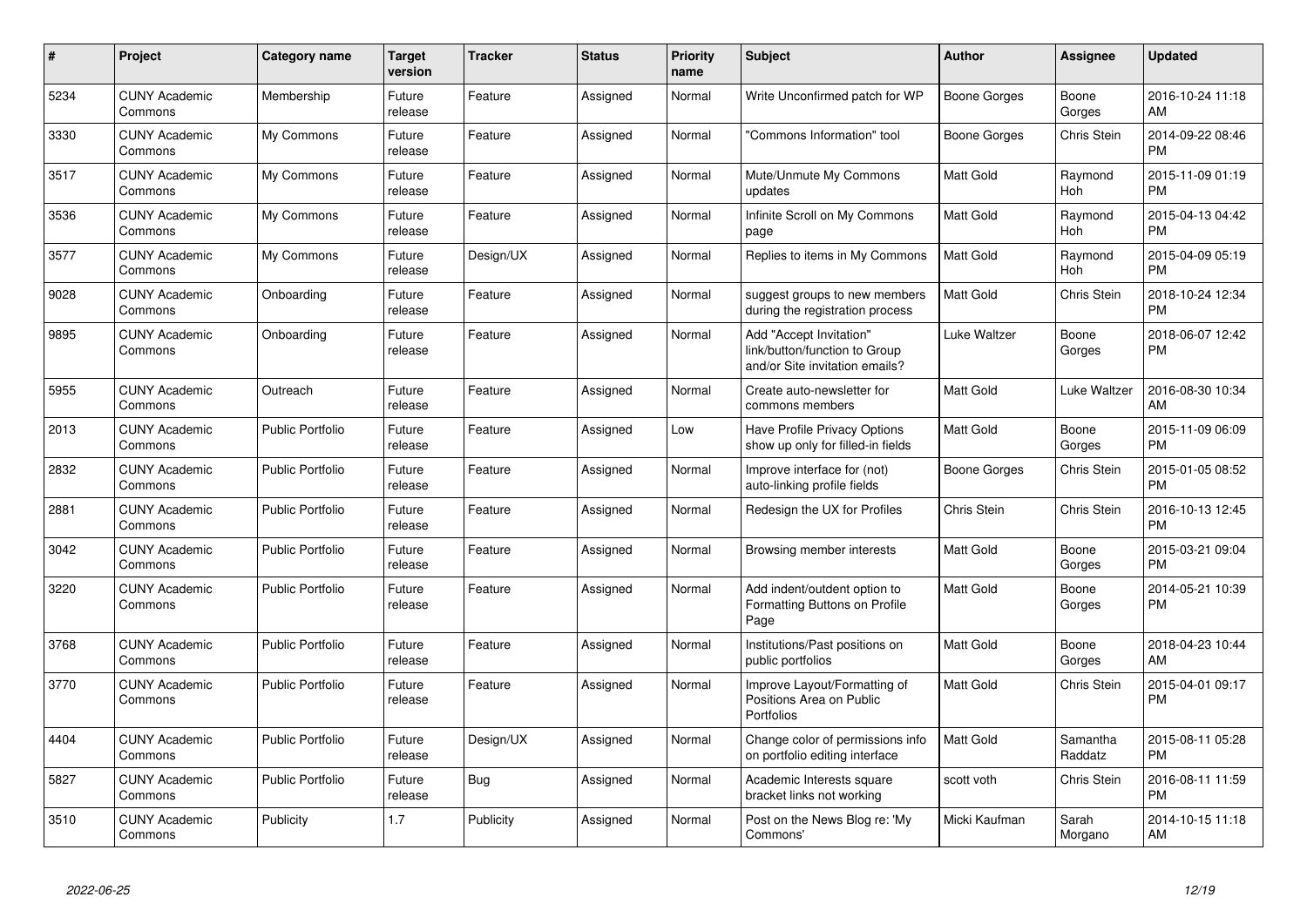| $\pmb{\#}$ | Project                         | <b>Category name</b>    | <b>Target</b><br>version | <b>Tracker</b> | <b>Status</b> | <b>Priority</b><br>name | <b>Subject</b>                                                        | Author           | <b>Assignee</b>       | <b>Updated</b>                |
|------------|---------------------------------|-------------------------|--------------------------|----------------|---------------|-------------------------|-----------------------------------------------------------------------|------------------|-----------------------|-------------------------------|
| 3511       | <b>CUNY Academic</b><br>Commons | Publicity               | 1.7                      | Publicity      | Assigned      | Normal                  | Social media for 1.7                                                  | Micki Kaufman    | Sarah<br>Morgano      | 2014-10-14 03:32<br><b>PM</b> |
| 6115       | <b>CUNY Academic</b><br>Commons | Publicity               | Not tracked              | Feature        | Assigned      | Normal                  | create digital signage for GC                                         | <b>Matt Gold</b> | scott voth            | 2016-10-11 10:09<br><b>PM</b> |
| 940        | <b>CUNY Academic</b><br>Commons | Redmine                 | Future<br>release        | Feature        | Assigned      | Low                     | Communication with users after<br>releases                            | <b>Matt Gold</b> | Dominic<br>Giglio     | 2012-09-09 04:36<br><b>PM</b> |
| 370        | <b>CUNY Academic</b><br>Commons | Registration            | Future<br>release        | Feature        | Assigned      | High                    | <b>Guest Accounts</b>                                                 | Matt Gold        | Matt Gold             | 2015-04-09 09:33<br><b>PM</b> |
| 5225       | <b>CUNY Academic</b><br>Commons | Registration            | Future<br>release        | Feature        | Assigned      | Normal                  | On-boarding Issues                                                    | Luke Waltzer     | Samantha<br>Raddatz   | 2016-02-12 02:58<br><b>PM</b> |
| 6671       | <b>CUNY Academic</b><br>Commons | Reply By Email          | Not tracked              | <b>Bug</b>     | Assigned      | Normal                  | 'Post too often" RBE error<br>message                                 | <b>Matt Gold</b> | Raymond<br><b>Hoh</b> | 2016-11-11 09:55<br>AM        |
| 8976       | <b>CUNY Academic</b><br>Commons | Reply By Email          | Not tracked              | Feature        | Assigned      | Normal                  | Package RBE new topics<br>posting?                                    | <b>Matt Gold</b> | Raymond<br>Hoh        | 2017-12-04 02:34<br><b>PM</b> |
| 3002       | <b>CUNY Academic</b><br>Commons | Search                  | Future<br>release        | Feature        | Assigned      | Normal                  | Overhaul CAC search by using<br>external search appliance             | Boone Gorges     | Boone<br>Gorges       | 2020-07-15 03:05<br><b>PM</b> |
| 3662       | <b>CUNY Academic</b><br>Commons | <b>SEO</b>              | Future<br>release        | Feature        | Assigned      | Normal                  | Duplicate Content/SEO/Google<br>issues                                | <b>Matt Gold</b> | Raymond<br>Hoh        | 2015-04-13 04:37<br><b>PM</b> |
| 8898       | <b>CUNY Academic</b><br>Commons | Social Paper            | Not tracked              | Feature        | Assigned      | Normal                  | Usage data on docs and social<br>paper                                | <b>Matt Gold</b> | <b>Matt Gold</b>      | 2017-11-16 11:32<br>AM        |
| 6426       | <b>CUNY Academic</b><br>Commons | Spam/Spam<br>Prevention | Future<br>release        | Feature        | Assigned      | Normal                  | Force captcha on all comments?                                        | Matt Gold        | <b>Tahir Butt</b>     | 2016-10-24 02:06<br><b>PM</b> |
| 14439      | <b>CUNY Academic</b><br>Commons | Spam/Spam<br>Prevention | 2.0.2                    | Support        | Assigned      | Normal                  | Aprroved comments held for<br>moderation                              | Laurie Hurson    | Raymond<br>Hoh        | 2022-06-14 11:36<br>AM        |
| 8666       | <b>CUNY Academic</b><br>Commons | Teaching                | Not tracked              | Documentation  | Assigned      | Normal                  | Create Teaching on the<br>Commons Resource Page                       | <b>Matt Gold</b> | Laurie Hurson         | 2019-09-23 03:16<br><b>PM</b> |
| 3090       | <b>CUNY Academic</b><br>Commons | Twitter page            | Future<br>release        | Feature        | Assigned      | Normal                  | Prevent Retweets from showing<br>up on Commons twitter page           | <b>Matt Gold</b> | <b>Tahir Butt</b>     | 2016-10-24 11:31<br>AM        |
| 3473       | <b>CUNY Academic</b><br>Commons | User Experience         | Future<br>release        | Feature        | Assigned      | Normal                  | Commons profile: Add help info<br>about "Positions" replacing "title" | Keith Miyake     | Samantha<br>Raddatz   | 2015-11-09 02:28<br><b>PM</b> |
| 4661       | <b>CUNY Academic</b><br>Commons | <b>User Experience</b>  | Future<br>release        | <b>Bug</b>     | Assigned      | Normal                  | Simplify Events text                                                  | <b>Matt Gold</b> | Samantha<br>Raddatz   | 2015-10-02 09:06<br><b>PM</b> |
| 5316       | <b>CUNY Academic</b><br>Commons | User Experience         | Future<br>release        | Feature        | Assigned      | Normal                  | Prompt user email address<br>updates                                  | <b>Matt Gold</b> | Stephen Real          | 2016-12-21 03:30<br><b>PM</b> |
| 6298       | <b>CUNY Academic</b><br>Commons | User Experience         | Not tracked              | Design/UX      | Assigned      | Normal                  | Examine data from survey                                              | <b>Matt Gold</b> | Margaret<br>Galvan    | 2016-10-14 12:16<br><b>PM</b> |
| 9941       | <b>CUNY Academic</b><br>Commons | Wiki                    | Not tracked              | Support        | Assigned      | Normal                  | Wiki functionality                                                    | <b>Matt Gold</b> | Boone<br>Gorges       | 2018-06-26 10:57<br>AM        |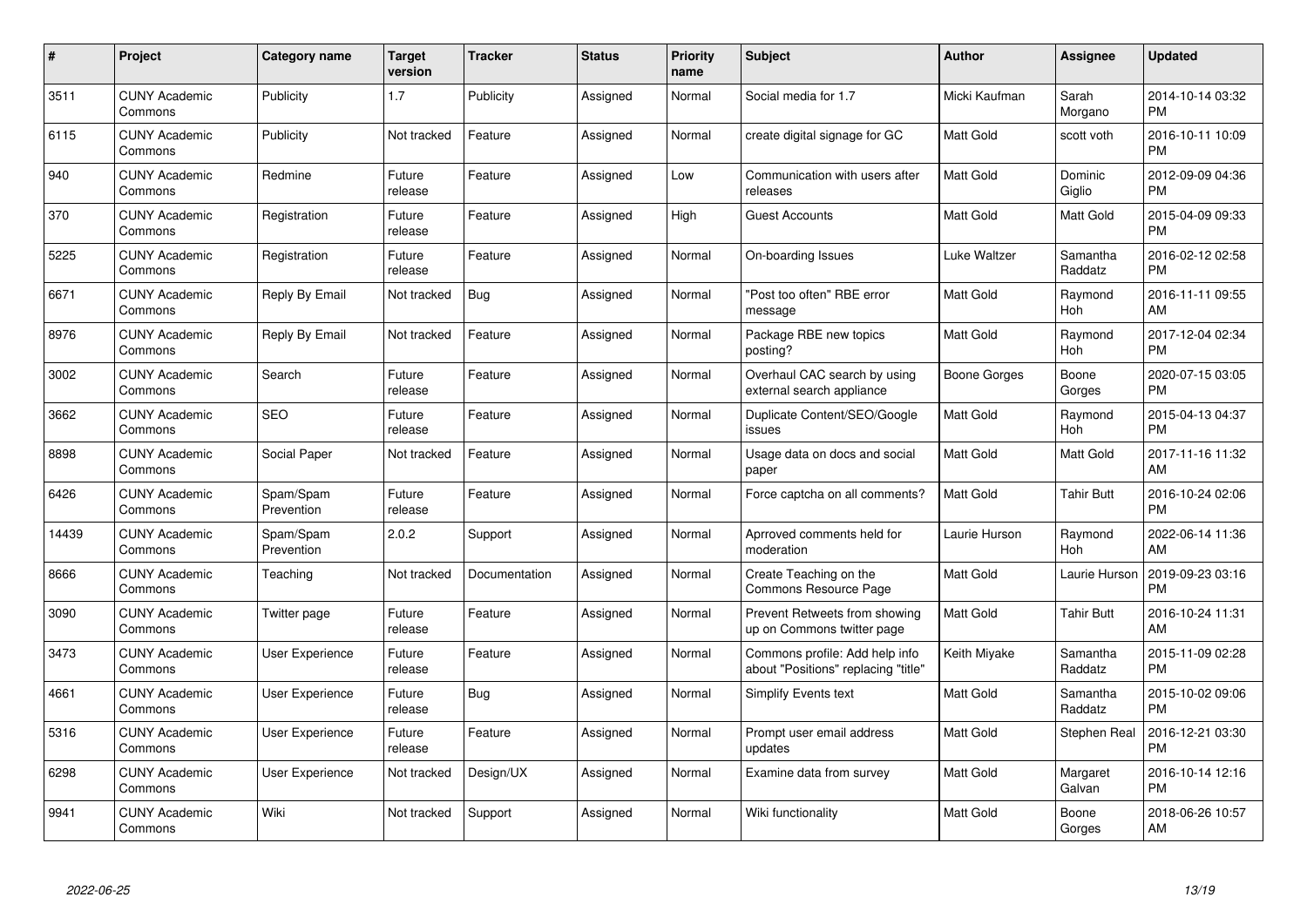| $\pmb{\#}$ | <b>Project</b>                  | Category name            | <b>Target</b><br>version | <b>Tracker</b> | <b>Status</b> | <b>Priority</b><br>name | <b>Subject</b>                                                                            | <b>Author</b>           | <b>Assignee</b>       | <b>Updated</b>                |
|------------|---------------------------------|--------------------------|--------------------------|----------------|---------------|-------------------------|-------------------------------------------------------------------------------------------|-------------------------|-----------------------|-------------------------------|
| 287        | <b>CUNY Academic</b><br>Commons | WordPress (misc)         | Future<br>release        | Feature        | Assigned      | Normal                  | Create troubleshooting tool for<br>account sign-up                                        | <b>Matt Gold</b>        | Boone<br>Gorges       | 2015-11-09 06:17<br><b>PM</b> |
| 365        | <b>CUNY Academic</b><br>Commons | WordPress (misc)         | Future<br>release        | Feature        | Assigned      | Normal                  | <b>Create Mouseover Tooltips</b><br>throughout Site                                       | <b>Matt Gold</b>        | Chris Stein           | 2015-11-09 06:18<br><b>PM</b> |
| 636        | <b>CUNY Academic</b><br>Commons | WordPress (misc)         | Not tracked              | Support        | Assigned      | Normal                  | Create Lynda.com-like Table of<br><b>Contents for Prospective Tutorial</b><br>Screencasts | Matt Gold               | scott voth            | 2016-02-23 03:12<br><b>PM</b> |
| 1105       | <b>CUNY Academic</b><br>Commons | WordPress (misc)         | Future<br>release        | Feature        | Assigned      | Normal                  | Rephrase Blog Privacy Options                                                             | <b>Matt Gold</b>        | Samantha<br>Raddatz   | 2015-11-09 06:19<br><b>PM</b> |
| 1508       | <b>CUNY Academic</b><br>Commons | WordPress (misc)         | Future<br>release        | Feature        | Assigned      | Normal                  | Share login cookies across<br>mapped domains                                              | Boone Gorges            | Boone<br>Gorges       | 2012-07-02 12:12<br><b>PM</b> |
| 2167       | <b>CUNY Academic</b><br>Commons | WordPress (misc)         | Future<br>release        | Bug            | Assigned      | Normal                  | <b>CAC-Livestream Plugin Issues</b>                                                       | Michael Smith           | Dominic<br>Giglio     | 2015-01-02 03:06<br><b>PM</b> |
| 2175       | <b>CUNY Academic</b><br>Commons | WordPress (misc)         | Not tracked              | Support        | Assigned      | Normal                  | Subscibe 2 vs. Jetpack<br>subscription options                                            | local admin             | Matt Gold             | 2016-01-26 04:58<br><b>PM</b> |
| 3759       | <b>CUNY Academic</b><br>Commons | WordPress (misc)         | Future<br>release        | Feature        | Assigned      | Normal                  | Review Interface for Adding Users   Matt Gold<br>to Blogs                                 |                         | Boone<br>Gorges       | 2015-03-24 05:52<br><b>PM</b> |
| 4388       | <b>CUNY Academic</b><br>Commons | WordPress (misc)         | Future<br>release        | Bug            | Assigned      | Normal                  | Repeated request for<br>authentication.                                                   | Alice.Lynn<br>McMichael | Raymond<br>Hoh        | 2015-08-11 07:35<br><b>PM</b> |
| 497        | <b>CUNY Academic</b><br>Commons | <b>WordPress Plugins</b> | Future<br>release        | Feature        | Assigned      | Normal                  | Drag and Drop Ordering on<br><b>Gallery Post Plugin</b>                                   | Matt Gold               | Ron Rennick           | 2015-11-09 06:18<br><b>PM</b> |
| 658        | <b>CUNY Academic</b><br>Commons | <b>WordPress Plugins</b> | Future<br>release        | Feature        | Assigned      | Normal                  | Rebulid Sitewide Tag Suggestion                                                           | <b>Matt Gold</b>        | Boone<br>Gorges       | 2015-01-05 08:47<br><b>PM</b> |
| 1562       | <b>CUNY Academic</b><br>Commons | <b>WordPress Plugins</b> | Future<br>release        | Feature        | Assigned      | Low                     | Play with NYT Collaborative<br><b>Authoring Tool</b>                                      | Matt Gold               | Boone<br>Gorges       | 2015-01-05 08:47<br><b>PM</b> |
| 2223       | <b>CUNY Academic</b><br>Commons | <b>WordPress Plugins</b> | Future<br>release        | Feature        | Assigned      | Low                     | Add Participad to the CUNY<br><b>Academic Commons</b>                                     | <b>Matt Gold</b>        | Boone<br>Gorges       | 2014-09-17 10:03<br><b>PM</b> |
| 8078       | <b>CUNY Academic</b><br>Commons | <b>WordPress Plugins</b> | Future<br>release        | System Upgrade | Assigned      | Normal                  | <b>CommentPress Updates</b>                                                               | Margaret Galvan         | Christian<br>Wach     | 2017-05-08 03:49<br><b>PM</b> |
| 13946      | <b>CUNY Academic</b><br>Commons | <b>WordPress Plugins</b> | 2.1.0                    | Support        | Assigned      | Normal                  | <b>Custom Embed handler For</b><br>OneDrive files                                         | scott voth              | Raymond<br><b>Hoh</b> | 2022-05-26 10:46<br>AM        |
| 412        | <b>CUNY Academic</b><br>Commons | <b>WordPress Themes</b>  | Future<br>release        | Feature        | Assigned      | Normal                  | <b>Featured Themes</b>                                                                    | <b>Matt Gold</b>        | Dominic<br>Giglio     | 2015-01-05 08:44<br><b>PM</b> |
| 3492       | <b>CUNY Academic</b><br>Commons | <b>WordPress Themes</b>  | Future<br>release        | Support        | Assigned      | Normal                  | Add CBOX theme to the<br>Commons                                                          | scott voth              | Raymond<br>Hoh        | 2014-10-08 05:55<br><b>PM</b> |
| 4986       | <b>CUNY Academic</b><br>Commons | ZenDesk                  | Not tracked              | Support        | Assigned      | Normal                  | Prepare documentation for<br>Zendesk re web widget                                        | Matt Gold               | Samantha<br>Raddatz   | 2016-02-25 03:09<br><b>PM</b> |
| 11848      | <b>CUNY Academic</b><br>Commons |                          | Not tracked              | Support        | Hold          | Normal                  | a Dean of Faculty wants to share<br>a large file                                          | Marilyn Weber           |                       | 2019-09-24 08:44<br>AM        |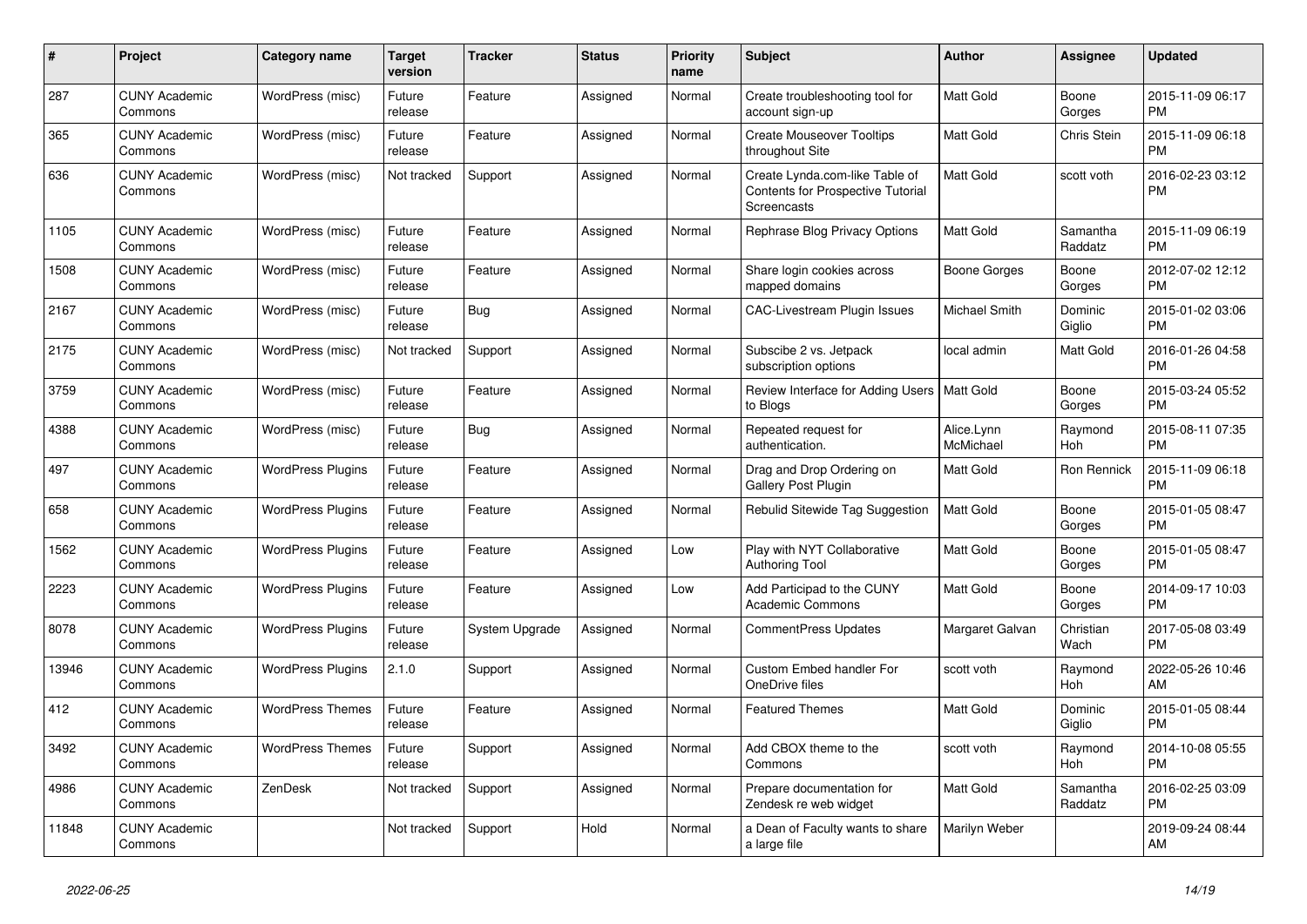| #     | Project                         | <b>Category name</b>     | Target<br>version | <b>Tracker</b> | <b>Status</b>        | <b>Priority</b><br>name | <b>Subject</b>                                                     | <b>Author</b>    | <b>Assignee</b>       | <b>Updated</b>                |
|-------|---------------------------------|--------------------------|-------------------|----------------|----------------------|-------------------------|--------------------------------------------------------------------|------------------|-----------------------|-------------------------------|
| 13912 | <b>CUNY Academic</b><br>Commons |                          | Not tracked       | Feature        | Hold                 | Low                     | posting "missed schedule"                                          | Marilyn Weber    |                       | 2021-02-23 10:46<br>AM        |
| 16092 | <b>CUNY Academic</b><br>Commons |                          | Future<br>release | Feature        | Hold                 | Normal                  | Don't show main site in Site<br>search results                     | Boone Gorges     | Boone<br>Gorges       | 2022-05-17 03:12<br><b>PM</b> |
| 2576  | <b>NYCDH Community</b><br>Site  |                          |                   | <b>Bug</b>     | Hold                 | Low                     | Test Next Button in Javascript<br><b>Tutorial Under Activities</b> | Mark Newton      | Alex Gil              | 2013-05-18 02:55<br><b>PM</b> |
| 9060  | <b>CUNY Academic</b><br>Commons | Commons In A Box         | Not tracked       | <b>Bug</b>     | Hold                 | Normal                  | Problems with CBox image library<br>upload                         | Lisa Rhody       | Raymond<br>Hoh        | 2018-01-10 03:26<br><b>PM</b> |
| 8756  | <b>CUNY Academic</b><br>Commons | Group Blogs              | Future<br>release | Feature        | Hold                 | Normal                  | Connect multiple blogs to one<br>group?                            | <b>Matt Gold</b> | Boone<br>Gorges       | 2017-09-30 10:42<br>AM        |
| 3369  | <b>CUNY Academic</b><br>Commons | Reply By Email           | Not tracked       | Outreach       | Hold                 | Normal                  | Release reply by email to WP<br>plugin directory                   | Matt Gold        | Raymond<br><b>Hoh</b> | 2016-03-01 12:46<br><b>PM</b> |
| 8991  | <b>CUNY Academic</b><br>Commons | Reply By Email           | Not tracked       | <b>Bug</b>     | Hold                 | Normal                  | RBE duplicate email message<br>issue                               | Matt Gold        | Raymond<br>Hoh        | 2018-02-18 08:53<br><b>PM</b> |
| 14113 | <b>CUNY Academic</b><br>Commons | WordPress (misc)         | Future<br>release | Bug            | Hold                 | Normal                  | Block Editor Not Working on this<br>page - Json error              | scott voth       | Boone<br>Gorges       | 2021-03-05 11:01<br>AM        |
| 3939  | <b>CUNY Academic</b><br>Commons | <b>WordPress Plugins</b> | Future<br>release | <b>Bug</b>     | Hold                 | Normal                  | Activity stream support for<br>Co-Authors Plus plugin              | Raymond Hoh      | Raymond<br>Hoh        | 2015-11-09 06:13<br><b>PM</b> |
| 6644  | <b>CUNY Academic</b><br>Commons |                          | Not tracked       | <b>Bug</b>     | Reporter<br>Feedback | High                    | White Screen at Login Pge                                          | Luke Waltzer     | Raymond<br>Hoh        | 2016-11-21 10:34<br><b>PM</b> |
| 9207  | <b>CUNY Academic</b><br>Commons |                          | Future<br>release | Support        | Reporter<br>Feedback | Normal                  | display dashboards made in<br>Tableau?                             | Marilyn Weber    | Boone<br>Gorges       | 2018-04-10 10:42<br>AM        |
| 10262 | <b>CUNY Academic</b><br>Commons |                          | Not tracked       | Bug            | Reporter<br>Feedback | Normal                  | Newsletter Plugin: Broken Image<br>at Bottom of All Newsletters    | Mark Webb        | Raymond<br>Hoh        | 2018-08-30 05:17<br><b>PM</b> |
| 10657 | <b>CUNY Academic</b><br>Commons |                          | Not tracked       | Support        | Reporter<br>Feedback | Normal                  | child theme problems                                               | Marilyn Weber    |                       | 2018-11-08 01:19<br><b>PM</b> |
| 10678 | <b>CUNY Academic</b><br>Commons |                          | Not tracked       | Bug            | Reporter<br>Feedback | High                    | Newsletter Plugin Not Sending<br><b>Out Newsletters</b>            | Mark Webb        | Boone<br>Gorges       | 2019-09-16 09:38<br><b>PM</b> |
| 11131 | <b>CUNY Academic</b><br>Commons |                          | Future<br>release | Feature        | Reporter<br>Feedback | Normal                  | Image Annotation Plugins                                           | Laurie Hurson    |                       | 2019-02-26 11:33<br>AM        |
| 11149 | <b>CUNY Academic</b><br>Commons |                          | Not tracked       | Support        | Reporter<br>Feedback | Normal                  | comments getting blocked                                           | Marilyn Weber    | Raymond<br>Hoh        | 2019-03-26 11:40<br>AM        |
| 11509 | <b>CUNY Academic</b><br>Commons |                          | Not tracked       | Support        | Reporter<br>Feedback | Normal                  | deleted Page causing a Menu<br>problem?                            | Marilyn Weber    |                       | 2019-06-04 09:54<br>AM        |
| 11771 | <b>CUNY Academic</b><br>Commons |                          | Not tracked       | Support        | Reporter<br>Feedback | Normal                  | post displays in sections                                          | Marilyn Weber    |                       | 2019-08-20 10:34<br>AM        |
| 11787 | <b>CUNY Academic</b><br>Commons |                          | Not tracked       | Support        | Reporter<br>Feedback | Normal                  | automated comments notifications   Marilyn Weber<br>on ZenDesk     |                  |                       | 2019-08-26 06:18<br>PM        |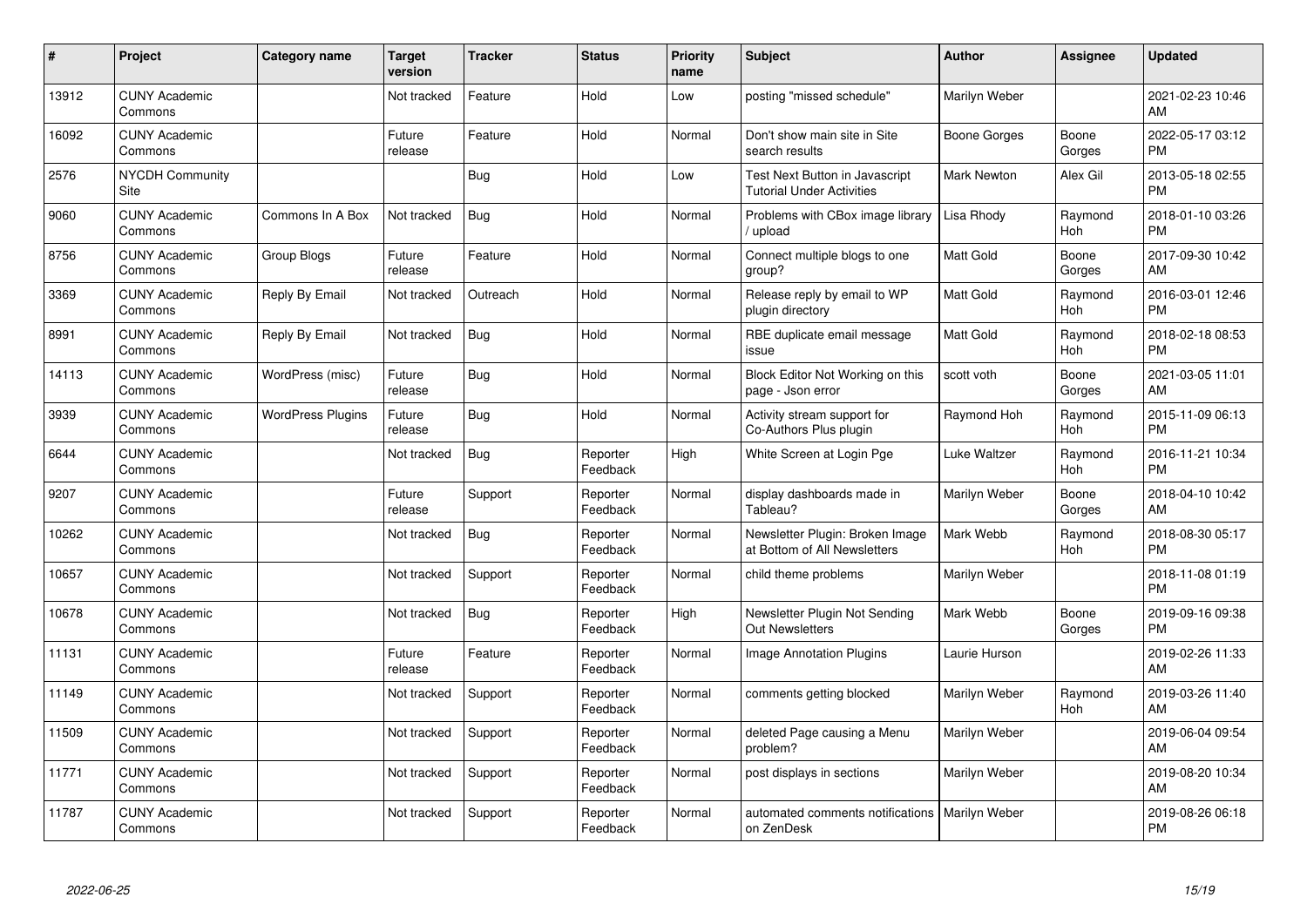| #     | Project                         | <b>Category name</b> | <b>Target</b><br>version | <b>Tracker</b> | <b>Status</b>        | <b>Priority</b><br>name | <b>Subject</b>                                                    | Author        | <b>Assignee</b> | <b>Updated</b>                |
|-------|---------------------------------|----------------------|--------------------------|----------------|----------------------|-------------------------|-------------------------------------------------------------------|---------------|-----------------|-------------------------------|
| 12004 | <b>CUNY Academic</b><br>Commons |                      | Not tracked              | Support        | Reporter<br>Feedback | Normal                  | Notifications for spam blog<br>comments                           | Gina Cherry   | Raymond<br>Hoh  | 2019-11-01 12:05<br><b>PM</b> |
| 12198 | <b>CUNY Academic</b><br>Commons |                      | Not tracked              | <b>Bug</b>     | Reporter<br>Feedback | Normal                  | Duplicate listing in My Sites                                     | Tom Harbison  |                 | 2019-12-09 05:50<br><b>PM</b> |
| 12484 | <b>CUNY Academic</b><br>Commons |                      | Not tracked              | Support        | Reporter<br>Feedback | Normal                  | Sign up Code for COIL Course<br>starting in March                 | Laurie Hurson | Matt Gold       | 2020-03-02 02:26<br><b>PM</b> |
| 13034 | <b>CUNY Academic</b><br>Commons |                      | Not tracked              | Support        | Reporter<br>Feedback | Normal                  | a site is asking people to join the<br>Commons to get a download  | Marilyn Weber |                 | 2020-07-12 07:23<br>AM        |
| 13255 | <b>CUNY Academic</b><br>Commons |                      | Not tracked              | Support        | Reporter<br>Feedback | Normal                  | Accessibility problems                                            | Marilyn Weber |                 | 2020-09-01 05:48<br><b>PM</b> |
| 14398 | <b>CUNY Academic</b><br>Commons |                      | Not tracked              | Support        | Reporter<br>Feedback | Normal                  | Events plug-in notification<br>problem                            | Marilyn Weber |                 | 2021-05-11 11:21<br>AM        |
| 14504 | <b>CUNY Academic</b><br>Commons |                      | Not tracked              | Publicity      | Reporter<br>Feedback | Normal                  | Adding showcases to home page<br>menu                             | Laurie Hurson | Boone<br>Gorges | 2022-01-19 03:26<br><b>PM</b> |
| 14538 | <b>CUNY Academic</b><br>Commons |                      | Not tracked              | Support        | Reporter<br>Feedback | Normal                  | Weebly To Commons                                                 | Laurie Hurson |                 | 2021-09-14 10:47<br>AM        |
| 14629 | <b>CUNY Academic</b><br>Commons |                      | Not tracked              | <b>Bug</b>     | Reporter<br>Feedback | Normal                  | Possible Post Order Bug?                                          | Syelle Graves |                 | 2021-09-14 10:47<br>AM        |
| 14784 | <b>CUNY Academic</b><br>Commons |                      |                          | Support        | Reporter<br>Feedback | Normal                  | User report of logo problem when<br>using Customizer theme        | Marilyn Weber |                 | 2021-09-17 10:25<br>AM        |
| 14842 | <b>CUNY Academic</b><br>Commons |                      | Not tracked              | Support        | Reporter<br>Feedback | Normal                  | Question about widgets and block<br>editor                        | Gina Cherry   |                 | 2021-10-06 03:01<br><b>PM</b> |
| 14900 | <b>CUNY Academic</b><br>Commons |                      | Not tracked              | Support        | Reporter<br>Feedback | Normal                  | previous theme?                                                   | Marilyn Weber |                 | 2021-10-25 10:31<br>AM        |
| 15169 | <b>CUNY Academic</b><br>Commons |                      | 2.0.2                    | Support        | Reporter<br>Feedback | Normal                  | new Prelude website zipfiles for<br>custom theme and other files. | Marilyn Weber |                 | 2022-06-14 11:36<br>AM        |
| 15176 | <b>CUNY Academic</b><br>Commons |                      | Not tracked              | Support        | Reporter<br>Feedback | Normal                  | Archiving Q Writing & Old<br>Wordpress Sites on the Commons       | Laurie Hurson |                 | 2022-02-08 10:28<br>AM        |
| 15260 | <b>CUNY Academic</b><br>Commons |                      |                          | Support        | Reporter<br>Feedback | Normal                  | Diacritical markings   European<br><b>Stages</b>                  | Marilyn Weber |                 | 2022-02-04 08:16<br>AM        |
| 15370 | <b>CUNY Academic</b><br>Commons |                      |                          | Support        | Reporter<br>Feedback | Normal                  | All-in-One Event Calendar?                                        | Marilyn Weber |                 | 2022-02-17 11:03<br>AM        |
| 15613 | <b>CUNY Academic</b><br>Commons |                      | 2.0.2                    | Feature        | Reporter<br>Feedback | Normal                  | Adding "Passster" plugin                                          | Laurie Hurson |                 | 2022-06-14 11:36<br>AM        |
| 15655 | <b>CUNY Academic</b><br>Commons |                      | 2.0.2                    | Support        | Reporter<br>Feedback | Normal                  | Event Aggregator plugin?                                          | Marilyn Weber |                 | 2022-06-14 11:36<br>AM        |
| 15923 | <b>CUNY Academic</b><br>Commons |                      | Not tracked              | Feature        | Reporter<br>Feedback | Normal                  | <b>Bellows Plugin Adjustments</b>                                 | Laurie Hurson |                 | 2022-04-20 10:10<br>AM        |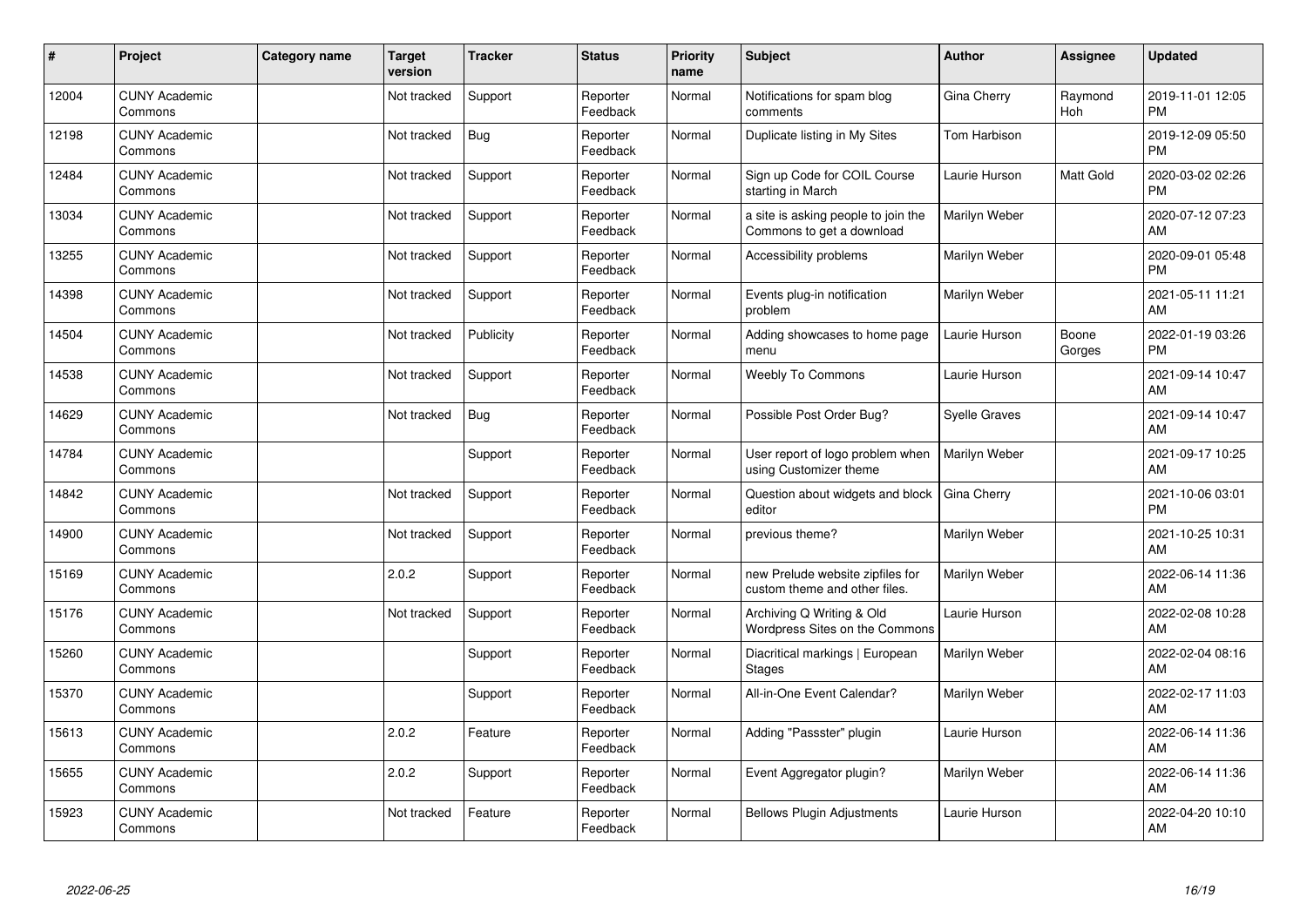| #     | Project                         | <b>Category name</b>       | <b>Target</b><br>version | <b>Tracker</b> | <b>Status</b>        | <b>Priority</b><br>name | <b>Subject</b>                                           | <b>Author</b>           | <b>Assignee</b>       | <b>Updated</b>                |
|-------|---------------------------------|----------------------------|--------------------------|----------------|----------------------|-------------------------|----------------------------------------------------------|-------------------------|-----------------------|-------------------------------|
| 16099 | <b>CUNY Academic</b><br>Commons |                            |                          | Support        | Reporter<br>Feedback | Normal                  | request for Newsletter Glue                              | Marilyn Weber           |                       | 2022-05-13 12:14<br><b>PM</b> |
| 16110 | <b>CUNY Academic</b><br>Commons |                            |                          | Support        | Reporter<br>Feedback | Normal                  | remove Creative Commons<br>license from pages?           | Marilyn Weber           | Raymond<br><b>Hoh</b> | 2022-05-17 06:11<br><b>PM</b> |
| 16290 | <b>CUNY Academic</b><br>Commons |                            |                          | Feature        | Reporter<br>Feedback | Normal                  | Add Table Of Contents Block<br>plug-in                   | Raffi<br>Khatchadourian |                       | 2022-06-24 10:26<br>AM        |
| 2573  | NYCDH Community<br><b>Site</b>  |                            |                          | Feature        | Reporter<br>Feedback | Normal                  | Add dh nyc twitter list feed to site                     | <b>Mark Newton</b>      | Matt Gold             | 2013-05-16 11:42<br><b>PM</b> |
| 12350 | <b>CUNY Academic</b><br>Commons | Blogs (BuddyPress)         | Not tracked              | Support        | Reporter<br>Feedback | Normal                  | URL creation problem                                     | Marilyn Weber           |                       | 2020-02-03 11:27<br>AM        |
| 11556 | <b>CUNY Academic</b><br>Commons | Courses                    | Not tracked              | Bug            | Reporter<br>Feedback | Normal                  | Instructor name given in course<br>listing               | Tom Harbison            |                       | 2019-06-25 04:12<br><b>PM</b> |
| 10982 | <b>CUNY Academic</b><br>Commons | Domain Mapping             | Not tracked              | Support        | Reporter<br>Feedback | Normal                  | <b>CNAME</b> question                                    | scott voth              |                       | 2019-01-22 04:29<br><b>PM</b> |
| 11493 | <b>CUNY Academic</b><br>Commons | Domain Mapping             | Not tracked              | Support        | Reporter<br>Feedback | Normal                  | Domain Mapping Request - Talia<br>Schaffer               | scott voth              | Matt Gold             | 2019-08-06 08:39<br>AM        |
| 9979  | <b>CUNY Academic</b><br>Commons | <b>Email Notifications</b> | Not tracked              | Bug            | Reporter<br>Feedback | Normal                  | Reports of slow email activation<br>emails               | <b>Matt Gold</b>        | Boone<br>Gorges       | 2018-08-29 09:40<br><b>PM</b> |
| 11971 | <b>CUNY Academic</b><br>Commons | <b>Email Notifications</b> | Future<br>release        | <b>Bug</b>     | Reporter<br>Feedback | Low                     | Pictures obscured in emailed post<br>notifications       | Marilyn Weber           | Raymond<br>Hoh        | 2019-11-21 01:14<br><b>PM</b> |
| 11077 | <b>CUNY Academic</b><br>Commons | Events                     | Not tracked              | Feature        | Reporter<br>Feedback | Normal                  | Show event category description<br>in event list view    | Raffi<br>Khatchadourian |                       | 2019-02-12 10:38<br><b>PM</b> |
| 5317  | <b>CUNY Academic</b><br>Commons | Group Blogs                | Not tracked              | <b>Bug</b>     | Reporter<br>Feedback | Normal                  | Notifications of New Post Didn't<br>Come                 | Luke Waltzer            | Samantha<br>Raddatz   | 2016-03-21 10:41<br><b>PM</b> |
| 13328 | <b>CUNY Academic</b><br>Commons | Group Forums               | Not tracked              | Bug            | Reporter<br>Feedback | Normal                  | cross-posting in two related<br>groups                   | Marilyn Weber           | Raymond<br>Hoh        | 2020-09-15 10:39<br><b>PM</b> |
| 1456  | <b>CUNY Academic</b><br>Commons | Group Invitations          | Future<br>release        | Feature        | Reporter<br>Feedback | Low                     | Invite to Group Button from Profile   Matt Gold<br>Field |                         | Samantha<br>Raddatz   | 2015-11-09 05:59<br><b>PM</b> |
| 1544  | <b>CUNY Academic</b><br>Commons | Groups (misc)              | Future<br>release        | Feature        | Reporter<br>Feedback | Normal                  | Group Filtering and Sorting                              | Matt Gold               | Chris Stein           | 2019-03-01 02:25<br><b>PM</b> |
| 7115  | <b>CUNY Academic</b><br>Commons | Groups (misc)              | Future<br>release        | Feature        | Reporter<br>Feedback | Normal                  | make licensing info clear during<br>group creation       | <b>Matt Gold</b>        | Raymond<br>Hoh        | 2020-12-08 11:32<br>AM        |
| 12446 | <b>CUNY Academic</b><br>Commons | Groups (misc)              | Future<br>release        | Feature        | Reporter<br>Feedback | Normal                  | Toggle default site to group forum<br>posting            | Laurie Hurson           | Laurie Hurson         | 2020-03-10 11:57<br>AM        |
| 15242 | <b>CUNY Academic</b><br>Commons | Performance                | Not tracked              | <b>Bug</b>     | Reporter<br>Feedback | Normal                  | Slugist site                                             | Raffi<br>Khatchadourian | Boone<br>Gorges       | 2022-02-07 11:14<br>AM        |
| 6014  | <b>CUNY Academic</b><br>Commons | Publicity                  | Future<br>release        | Publicity      | Reporter<br>Feedback | Normal                  | Google search listing                                    | <b>Matt Gold</b>        | Boone<br>Gorges       | 2016-09-21 03:48<br><b>PM</b> |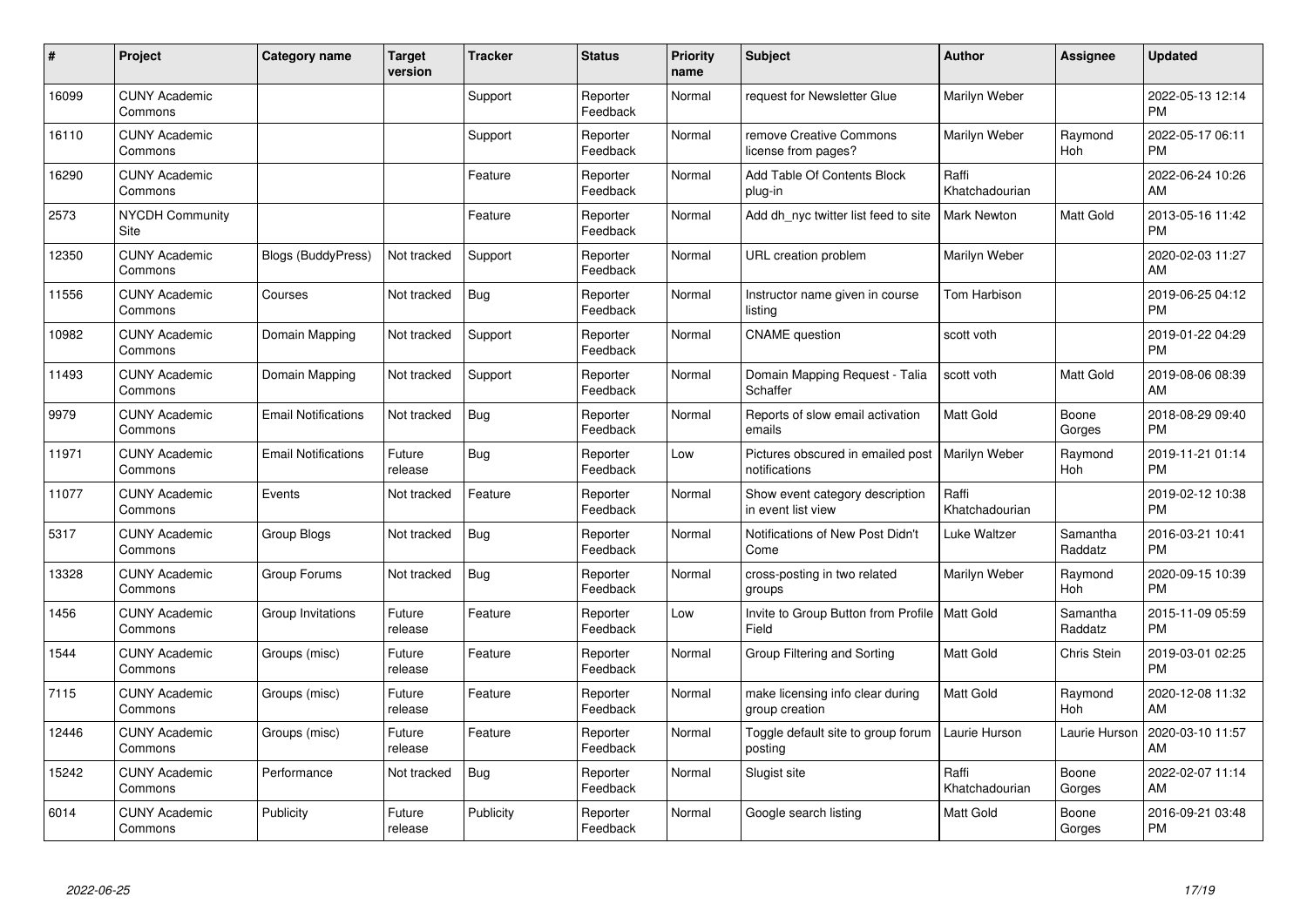| #     | <b>Project</b>                  | Category name            | <b>Target</b><br>version | <b>Tracker</b> | <b>Status</b>        | <b>Priority</b><br>name | <b>Subject</b>                                                                                  | <b>Author</b>         | <b>Assignee</b>  | <b>Updated</b>                |
|-------|---------------------------------|--------------------------|--------------------------|----------------|----------------------|-------------------------|-------------------------------------------------------------------------------------------------|-----------------------|------------------|-------------------------------|
| 11945 | <b>CUNY Academic</b><br>Commons | Reckoning                | Future<br>release        | Feature        | Reporter<br>Feedback | Normal                  | Add Comments bubble to<br>Reckoning views                                                       | Boone Gorges          | Boone<br>Gorges  | 2019-11-12 05:14<br><b>PM</b> |
| 10273 | <b>CUNY Academic</b><br>Commons | Registration             | Not tracked              | Support        | Reporter<br>Feedback | Normal                  | users combining CF and campus<br>address                                                        | Marilyn Weber         |                  | 2019-09-18 10:58<br>AM        |
| 13975 | <b>CUNY Academic</b><br>Commons | Social Paper             | Not tracked              | Support        | Reporter<br>Feedback | Normal                  | can't approve comments on<br>Social Paper paper                                                 | Marilyn Weber         |                  | 2021-02-12 09:33<br>AM        |
| 8675  | <b>CUNY Academic</b><br>Commons | <b>User Onboarding</b>   | Future<br>release        | Bug            | Reporter<br>Feedback | Low                     | Add new User search screen calls<br>for the input of email address but<br>doesn't work with one | Paul Hebert           | Boone<br>Gorges  | 2017-10-11 11:17<br>AM        |
| 11386 | <b>CUNY Academic</b><br>Commons | WordPress - Media        | Not tracked              | Support        | Reporter<br>Feedback | Normal                  | disappearing images                                                                             | scott voth            | Boone<br>Gorges  | 2019-05-14 10:32<br>AM        |
| 11449 | <b>CUNY Academic</b><br>Commons | WordPress - Media        | Not tracked              | Support        | Reporter<br>Feedback | Normal                  | Cloning Media Library for JITP<br>from Staging to Production Site                               | Patrick DeDauw        | Boone<br>Gorges  | 2019-05-13 12:00<br><b>PM</b> |
| 14483 | <b>CUNY Academic</b><br>Commons | WordPress - Media        | Not tracked              | <b>Bug</b>     | Reporter<br>Feedback | Normal                  | Wordpress PDF Embed Stopped<br>Working after JITP Media Clone                                   | <b>Patrick DeDauw</b> | Boone<br>Gorges  | 2021-05-20 01:51<br><b>PM</b> |
| 15978 | <b>CUNY Academic</b><br>Commons | WordPress - Media        | 2.0.2                    | Support        | Reporter<br>Feedback | Normal                  | tex files?                                                                                      | Marilyn Weber         | Raymond<br>Hoh   | 2022-06-14 11:36<br>AM        |
| 10040 | <b>CUNY Academic</b><br>Commons | WordPress (misc)         | Not tracked              | <b>Bug</b>     | Reporter<br>Feedback | Normal                  | User doesn't see full list of themes   Matt Gold                                                |                       | Boone<br>Gorges  | 2018-07-25 10:12<br>AM        |
| 14074 | <b>CUNY Academic</b><br>Commons | WordPress (misc)         | Not tracked              | Support        | Reporter<br>Feedback | Normal                  | page password protection<br>problem                                                             | Marilyn Weber         |                  | 2021-03-02 11:03<br>AM        |
| 14983 | <b>CUNY Academic</b><br>Commons | WordPress (misc)         | Not tracked              | Support        | Reporter<br>Feedback | Normal                  | 'Read More" tag not working                                                                     | Rebecca Krisel        | Raymond<br>Hoh   | 2021-11-23 01:17<br><b>PM</b> |
| 16245 | <b>CUNY Academic</b><br>Commons | WordPress (misc)         |                          | Bug            | Reporter<br>Feedback | Normal                  | Save Button missing on<br>WordPress Profile page                                                | scott voth            | Raymond<br>Hoh   | 2022-06-16 03:09<br><b>PM</b> |
| 5826  | <b>CUNY Academic</b><br>Commons | <b>WordPress Plugins</b> | Future<br>release        | Support        | Reporter<br>Feedback | Normal                  | <b>Remove Subscription Options</b><br>plugin from directory                                     | Sarah Morgano         | Sarah<br>Morgano | 2016-10-21 04:14<br><b>PM</b> |
| 6356  | <b>CUNY Academic</b><br>Commons | <b>WordPress Plugins</b> | Future<br>release        | Bug            | Reporter<br>Feedback | Low                     | Should Subscribe2 be<br>deprecated?                                                             | Luke Waltzer          |                  | 2017-03-20 12:20<br><b>PM</b> |
| 9211  | <b>CUNY Academic</b><br>Commons | <b>WordPress Plugins</b> | Future<br>release        | Support        | Reporter<br>Feedback | Normal                  | Auto-Role Setting in Forum Plugin<br>Causing Some Confusion                                     | Luke Waltzer          | Boone<br>Gorges  | 2018-03-13 11:44<br>AM        |
| 9289  | <b>CUNY Academic</b><br>Commons | <b>WordPress Plugins</b> | Future<br>release        | <b>Bug</b>     | Reporter<br>Feedback | Normal                  | <b>Email Users Plugin</b>                                                                       | Laurie Hurson         | Boone<br>Gorges  | 2018-10-24 12:34<br><b>PM</b> |
| 9515  | <b>CUNY Academic</b><br>Commons | <b>WordPress Plugins</b> | Not tracked              | Bug            | Reporter<br>Feedback | Normal                  | Text to Speech plugin - "More<br>Slowly" checkbox not working                                   | scott voth            | Boone<br>Gorges  | 2018-06-13 02:26<br><b>PM</b> |
| 9947  | <b>CUNY Academic</b><br>Commons | <b>WordPress Plugins</b> | Future<br>release        | Feature        | Reporter<br>Feedback | Normal                  | Install H5P quiz plugin                                                                         | Matt Gold             | Boone<br>Gorges  | 2018-09-11 11:01<br>AM        |
| 11120 | <b>CUNY Academic</b><br>Commons | <b>WordPress Plugins</b> | Not tracked              | <b>Bug</b>     | Reporter<br>Feedback | Normal                  | Events Manager Events Not<br>Showing Up                                                         | Mark Webb             |                  | 2019-02-27 04:10<br><b>PM</b> |